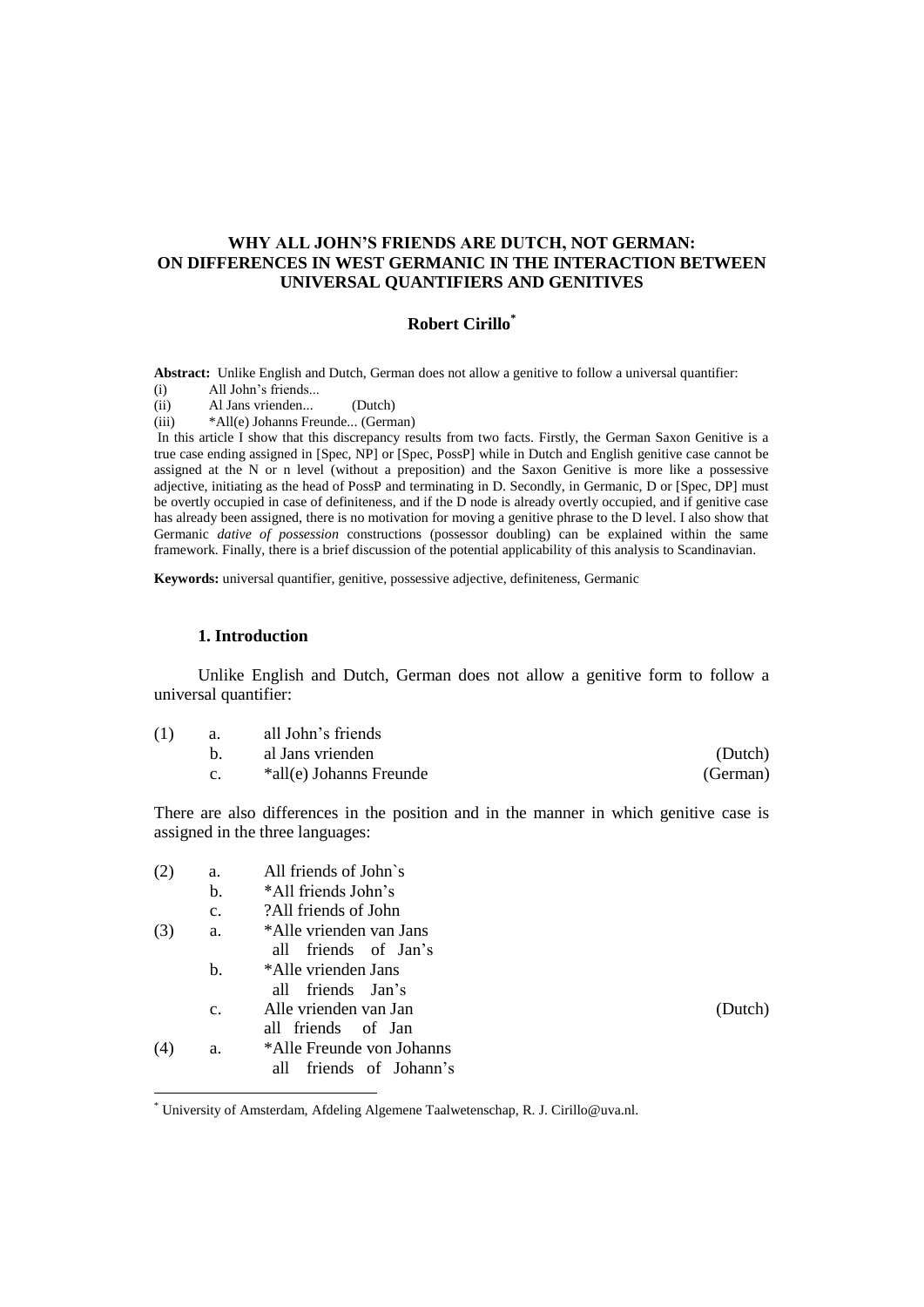<sup>48</sup> Robert Cirillo

| $h_{\cdot}$ | Alle Freunde Johanns    | (German) |
|-------------|-------------------------|----------|
|             | all friends Johann's    |          |
| $c_{-}$     | Alle Freunde von Johann |          |
|             | all friends of Johann   |          |

In this article I will demonstrate that these differences are due to the convergence of two facts. Firstly, the Saxon Genitive in German is a true genitive case ending assigned in [Spec, NP] or [Spec, PossP] while in Dutch and English genitive case cannot be assigned at the N or n level (without a preposition) and the Saxon Genitive is more like a possessive adjective, initiating as the head of a Possessive Phrase and ending up in D. Secondly, there is a requirement in the Germanic languages that the D node, that is, D or [Spec, DP], be overtly occupied in the event of definiteness, and if the D node is in fact already overtly occupied and genitive case has already been assigned there is no motivation for the movement of a genitive phrase to the D level. I will also show that *dative of possession* (possessor doubling) constructions common throughout the Germanic languages can be explained within the same framework. Examples of such constructions are as follows:

| (5) | a.             | Hem $z$ 'n boek $\overline{z}$ | (Non-Standard Dutch)                   |
|-----|----------------|--------------------------------|----------------------------------------|
|     |                | him his house                  |                                        |
|     | $\mathbf{b}$ . | Pitter singe Frönde<br>Däm     | (Kölsch, spoken in and around Cologne) |
|     |                | the DAT Pitter his friends     |                                        |
|     | $\mathbf{c}$ . | Per sitt hus                   | (Norwegian)                            |
|     |                | Per his house                  |                                        |
|     | d.             | Mann sein Hut<br>Dem           | (German)                               |
|     |                | the DAT man his hat            |                                        |
|     |                |                                |                                        |

Finally, it will be shown that the present analysis is potentially applicable to the Scandinavian languages. The organization of the article is as follows:

In section 2 I will lay out my theoretical foundations and assumptions. In section 3 I will say a few words about the Saxon Genitive and also non-Saxon genitive phrases, and about how the genitive case is assigned in the West Germanic languages. In section 4 I will discuss the D-position in the West Germanic languages if a universal quantifier is involved. In section 5 I present my analysis of the data presented at the beginning of this introduction. Section 6 covers possessive dative (possessor doubling) constructions. Section 7 is a brief look at the Scandinavian languages, and section 8 presents a summary.

 $\ddot{\phantom{a}}$ 

<sup>&</sup>lt;sup>1</sup> Den Besten (2006: 109). It is the use of a pronoun such as *hem* in the possessor position that renders this phrase non-standard. The use of a non-pronominal, such as *de jongen z'n boek* (the boy his book) or *Jan z'n boek* (Jan his book) would be highly colloquial but not ungrammatical. I have used a non-standard example here only to clearly demonstrate that the possessor is in the dative. Only pronouns are overtly marked for case in Dutch.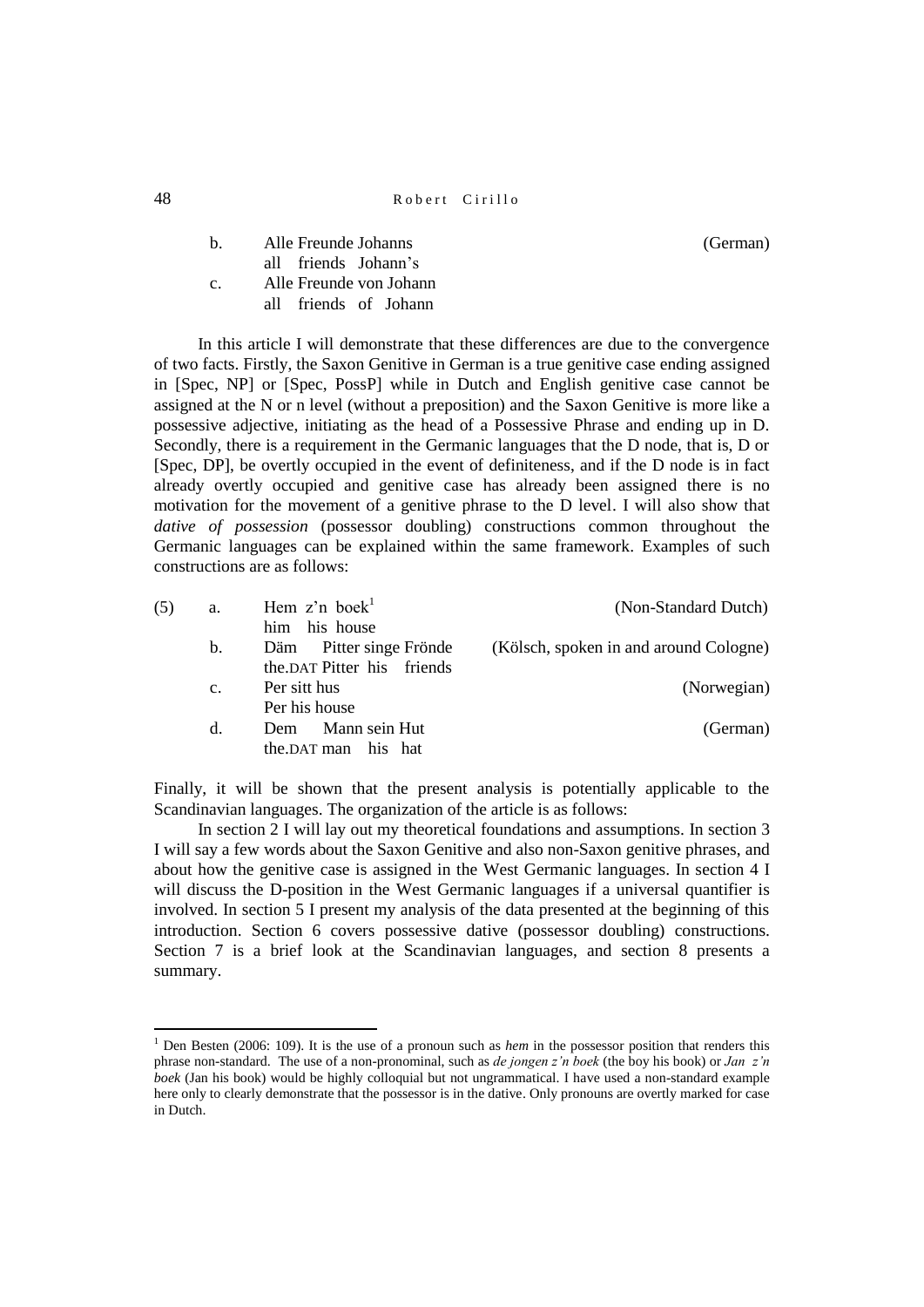#### **2. Theoretical foundations**

## **2.1 Distinct analyses of genitive phrases and possessive adjectives**

Genitive phrases and possessive adjectives in the West Germanic languages have certain characteristics in common. They have similar semantics, since both indicate possession, they have similar positioning and they indicate definiteness in prenominal position:

(6) a. John's house... b. His house...

Because of these commonalities one might be tempted to analyse genitives and possessive adjectives as belonging to the same syntactic category and as having the same base-position and landing site. There are, however, several compelling arguments against such a uniform analysis. One argument is that genitives and possessive adjectives are not in the same case. In examples (7a) and (7b) from German the noun *Tochter* 'daughter' is in the nominative case. Both components of the genitive phrase *ihres Vaters* 'her father's' in (7a) are in the genitive case. However, the possessive adjective *seine* 'his' in (7b) is in the nominative case because it must agree in case with the noun it modifies.

(7) a. Sie ist ganz ihres Vaters Tochter. she is totally her father's daughter b. Sie ist ganz seine Tochter. she is totally his daughter

Genitive phrases and possessive adjectives also differ in Φ-feature agreement. The possessive adjective *seine* (*his*) in (7b) is feminine singular like the noun it modifies. The genitive phrase in (7a) shows no such agreement.

Another major difference between possessive adjectives and genitive phrases is that they differ in positioning and definiteness. Observe the following German examples:

| (8) | a. | Johanns Freunde (definite) |              |
|-----|----|----------------------------|--------------|
|     |    | Johann's friends           |              |
|     | b. | Seine Freunde              | (definite)   |
|     |    | his friends                |              |
|     | C. | Freunde Johanns            | (indefinite) |
|     |    | friends Johann's           |              |
|     | d. | *Freunde seine             |              |
|     |    | friends his                |              |
|     |    |                            |              |

Possessive adjectives in German are definite and prenominal. Genitives need not be either. The genitive in (8c), for example is post-nominal and the phrase is indefinite.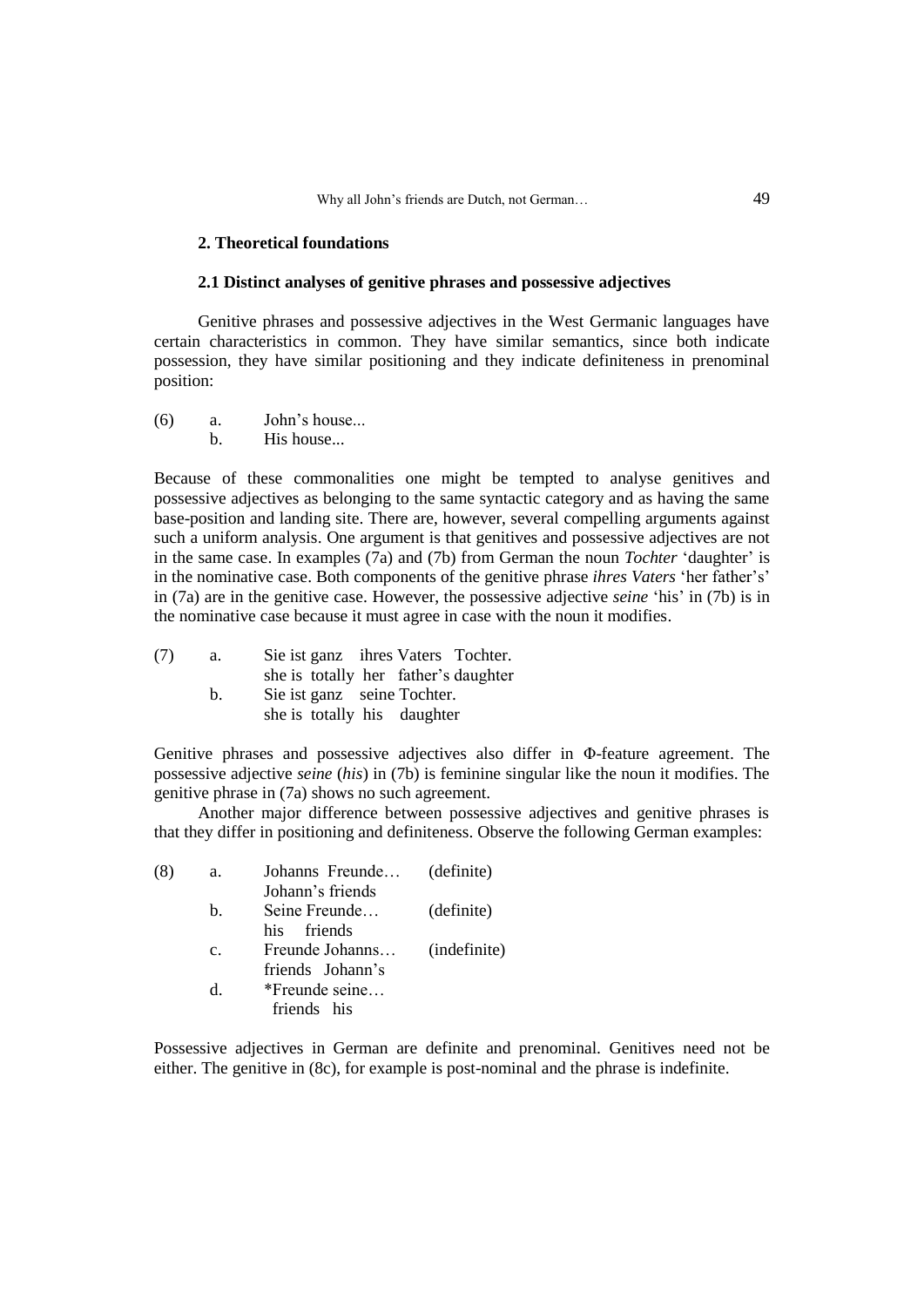Possessive adjectives are also not interchangeable with other possessive or genitive forms. The following examples from Italian and English show instances in which a possessive adjective is impossible:

| (9)  | a.             | Una mia foto di te   |
|------|----------------|----------------------|
|      |                | my photo of you<br>a |
|      | h.             | *Una mia foto tua    |
|      |                | my photo your<br>a   |
| (10) | a.             | That book is Mary's. |
|      | h.             | That book is hers.   |
|      | $\mathbf{c}$ . | *That book is her.   |

Unlike genitive phrases, which are typically DPs in the genitive case, possessive adjectives show signs of being heads. In the following Bulgarian example from Zimmermann (1991) a possessive adjective has moved head-to-head and attached to a definite article:

(11) moi-te chubavi knigi my the beautiful books

Also, possessive adjectives behave like heads in that they show Φ-feature agreement with all the other heads in the nominal phrase. In the following Italian example, the possessive adjective *suoi* 'his/her' shows the same inflection for masculine plural as the quantifier, the definite article, the adjective and the noun:

(12) Tutti i suoi bei quadri… all the her beautiful paintings

Another difference between possessive adjectives and genitives is illustrated by the fact that in German a genitive phrase triggers strong/primary morphology on an adjective regardless of whether the adjective is marked for singular or plural number, as shown in (13a) and (13b). A possessive adjective, however, triggers strong/primary morphology if it is singular but weak/secondary morphology if it is plural, as shown in (13c) and 13d).

| (13) | a.             | Goethes schönste/*schönsten Gedichte |
|------|----------------|--------------------------------------|
|      |                | Goethe's most beautiful<br>poems     |
|      | $\mathbf{b}$ . | Goethes schönstes/*schönste Gedicht  |
|      |                | Goethe's most beautiful<br>poem      |
|      | $C_{\rm}$      | Sein schönstes/*schönste Gedicht     |
|      |                | his most beautiful<br>poem           |
|      | d.             | Seine schönsten/*schönste Gedichte   |
|      |                | most beautiful<br>his -<br>poems     |

And, last but not least, in German genitive phrases and possessive adjectives interact differently with universal quantifiers: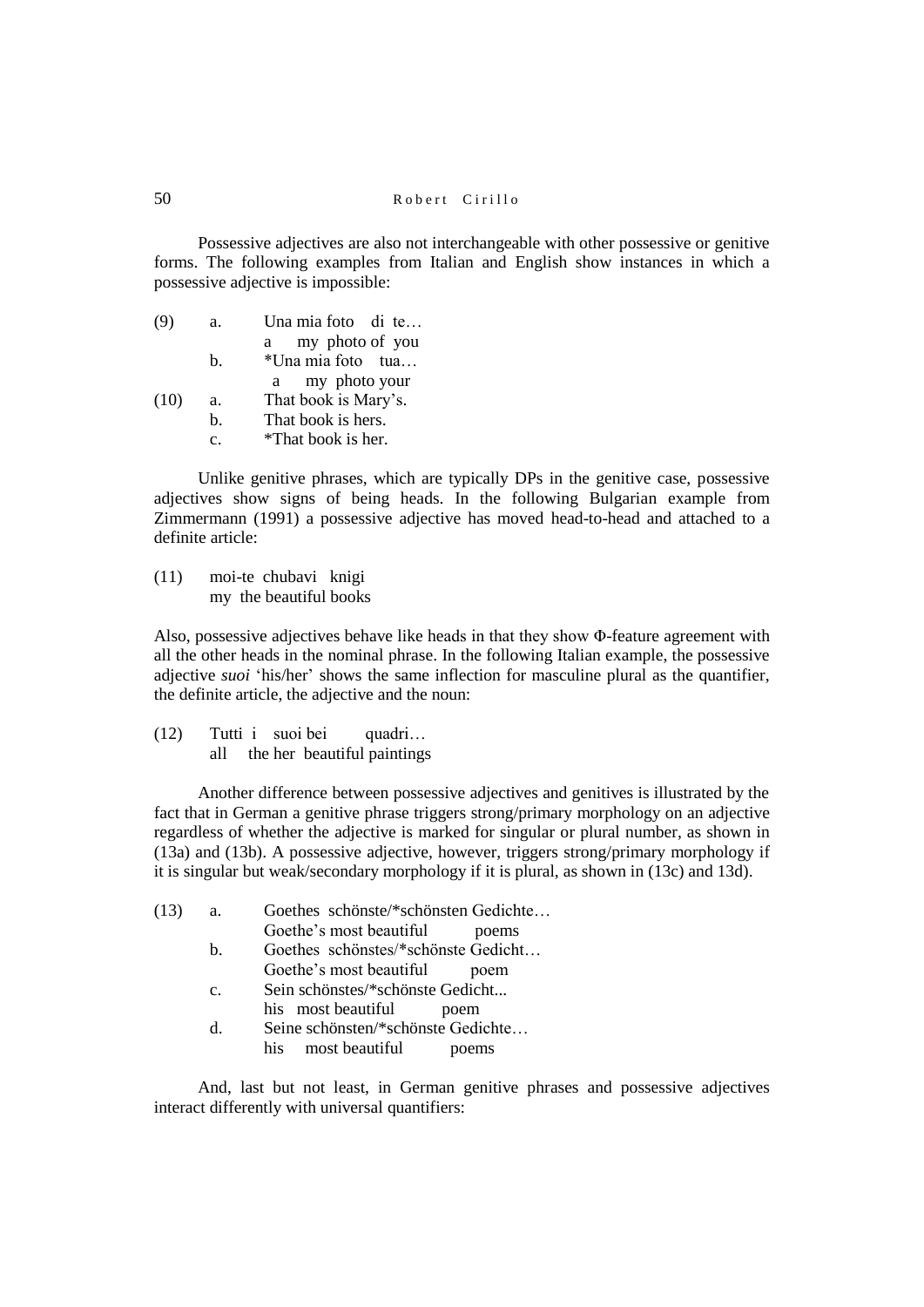| (14) | a. | $All(e)$ seine Freunde  |  |  |
|------|----|-------------------------|--|--|
|      |    | all his friends         |  |  |
|      | h. | *All(e) Johanns Freunde |  |  |
|      |    | all Johann's friends    |  |  |

 $\ddot{\phantom{a}}$ 

Based on this evidence, I will follow authors such as den Besten (2006), Delsing (1993 and 1998), Norris (2011) and Thráinsson (2007) and treat genitive phrases as maximal projections in the specifier position of NP or nP while treating possessive adjectives as heads of a Possessive Phrase or PossP located somewhere between nP and DP.<sup>2</sup>

# **2.2 The Split NP Hypothesis and genitive case assignment**

Patterned after the Split VP Analysis that began with Larson (1988), I assume a Split NP Analysis (nP/NP) after Abney (1987), Adger (2003), Radford (2004) and Longobardi and Silvestri (2012). The parallels between Split VP and Split NP are quite striking. For example, both involve raising (V to v and N to n) and both involve the assignment of thematic roles to one or more arguments. Under the Split VP Analysis V assigns a thematic role to objects (or to the subjects of unaccusative and passive verbs) while v assigns a thematic role to agentive or experiencer subjects. The nominal domain works in the same way. In the German example in (15), the noun *Entdeckung* 'discovery' has two arguments, an agent and a theme, which are base-generated in [Spec, nP] and [Spec, NP], respectively, just as the agent and theme/patient arguments of a transitive verb are base-generated in [Spec, vP] and [Spec, VP], respectively. And, the noun *Entdeckung* has moved from N to n just as a transitive verb moves from V to v. (The movement of the agent *Erikson* to [Spec, DP] will be discussed below.)

(15)  $\left[\begin{array}{cc} \text{op Eriksons}_{2} & \text{D'} \end{array}\right]$  [np e<sub>2 n´</sub> Entdeckung<sub>1</sub> [Np Amerikas <sub>N´</sub> e<sub>1</sub>]]] Erikson's discovery America's (of America)

This example involves a deverbal noun. Even in the case of non-deverbal nouns it is widely believed that nP parallels vP. Szabolcsi (1994), for example, argues that a possessor in a phrase such as *John's house* is the subject argument (specifier) of the possessee and is assigned a possessor thematic role by the possessee in combination with the genitive ending.

 $2$  Two brief parenthetical remarks are appropriate here. Firstly, because of the adjectival nature of possessive adjectives and because of issues with the movement of nouns and NPs past them in order to derive postnominal possessive constructions, particularly in the Scandinavian languages and Romanian, it is quite possible that PossP is located in the specifier position of an FP, like APs in analyses such as Cinque (2010). Julien (2005), for example, analyses possessive adjectives as complex heads base-generated in a phrase that initiates in [Spec, NP]. A discussion of this would be beyond the scope of this article, however I do not feel that this type of analysis is fundamentally incompatible with the one presented here. Secondly, there are those who would object to my referring to possessive adjectives as adjectives. Dobrovie-Sorin and Giurgea (2011), for example, show that possessive adjectives behave differently from other adjectives in many respects. Although their arguments are interesting, I would argue that, as shown in Sleeman (1996), different kinds of adjectives, such as classifying adjectives, attributive adjectives, denominal adjectives, adjectives of quality, ordinal adjectives, etc., behave differently from each other but they are nonetheless all adjectives. I prefer to follow Cardinaletti (1998) and treat possessive adjectives fundamentally as adjectives.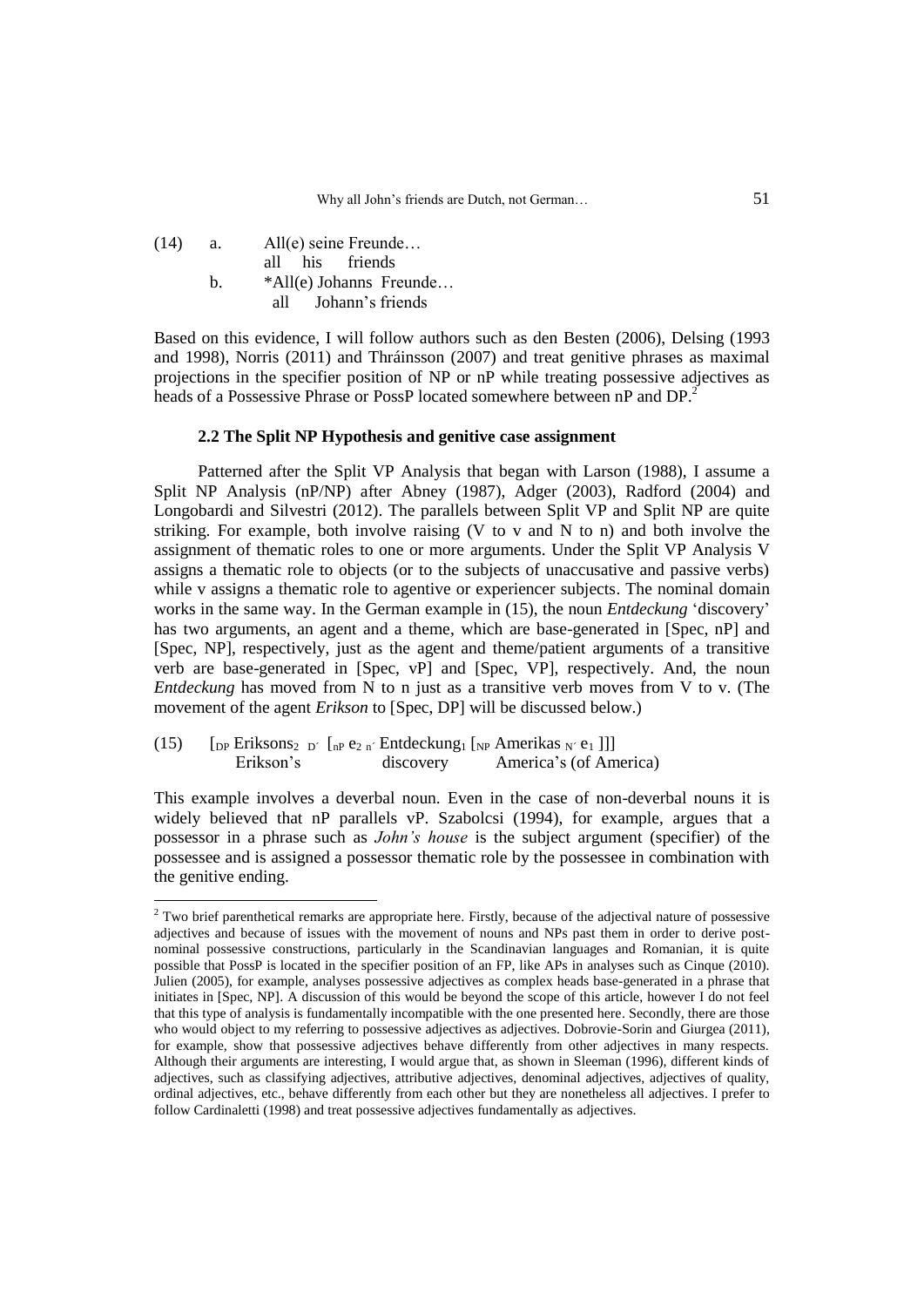For the purposes of this article, the most important similarity between the verbal and nominal domains has to do with case. In the verbal domain, V can assign case to objects, but v does not assign nominative case to subjects. It is T/I that is normally associated with the assigning or valuing of nominative case. In the nominal domain, it is very much the same. As (15) illustrates, genitive case can be assigned by N to an object in [Spec, NP]. However, the subject of the noun *Entdeckung* receives case not from n but in a higher position, just as the subject of a verb receives nominative case not from v but from T/I. The following examples suggest that the subject of a noun moves out of nP for genitive case assignment:

| (16) | a. | *unerwartete Eriksons Entdeckung Amerikas             |
|------|----|-------------------------------------------------------|
|      |    | unexpected Erikson's discovery America's (of America) |
|      | h. | Eriksons unerwartete Entdeckung Amerikas              |
|      |    | Erikson's unexpected discovery America's (of America) |

Whether genitive case is assigned to *Erikson* in [Spec, DP] or so elsewhere will be discussed below. A genitive phrase moving from [Spec, nP] to [Spec, DP] will pass through [Spec, PossP]. It is very possible that this is where genitive case is actually assigned. The question of the exact locus of genitive case assignment is of secondary importance for this article.

# **2.3 Definiteness and the D-position**

Proceeding from arguments in Longobardi (1994 and 2001) on differences between the Germanic and Romance languages in the significance of an empty D-node, Julien (2003 and 2005) argues that in the Germanic languages definiteness requires that the Dnode be overtly occupied, that is, D or [Spec, DP]. I offer the following illustrative examples from German:<sup>3</sup>

| (17) | a.          | $\left[\text{DP}(\text{def}) \mathcal{O}_{D'} \mathcal{O} \right]_{n^p}$ $\left[\text{TP} \left[\text{Per} \text{Id} \right]_{n^p} \text{Johanns}_{N'} t_1 \right]$                             |  |  |
|------|-------------|-------------------------------------------------------------------------------------------------------------------------------------------------------------------------------------------------|--|--|
|      |             | friends Johann's                                                                                                                                                                                |  |  |
|      | b.          | $\left[$ <sub>DPf+defj</sub> Johanns <sub>2</sub> <sub>D'</sub> $\emptyset$ $\left[$ <sub>nP n'</sub> Freunde <sub>1</sub> $\left[$ <sub>NP</sub> t <sub>2</sub> N' <sub>t<sub>1</sub></sub> ]] |  |  |
|      |             | Johann's<br>friends                                                                                                                                                                             |  |  |
|      | $c_{\cdot}$ | $\left[_{DP[+def]} \emptyset_{D'}$ die $\left[_{nP-n'}$ Freunde <sub>1</sub> $\left[_{NP}$ Johanns <sub>N'</sub> t <sub>1</sub> ]]                                                              |  |  |
|      |             | friends Johann's<br>the                                                                                                                                                                         |  |  |
|      |             |                                                                                                                                                                                                 |  |  |

In all three examples the head noun *Freunde* has moved from N to n. The DP in (17a) is indefinite. Consequently, it is not necessary for the D-level to be overtly occupied and no additional movement takes place. The DPs in (17b) and (17c) are definite, and there must be something overt at the D-level. Two strategies are available. In (17b), the genitive

 $\overline{a}$ 

<sup>&</sup>lt;sup>3</sup> These examples are mine and not taken from Julien, who deals mainly with the Scandinavian languages.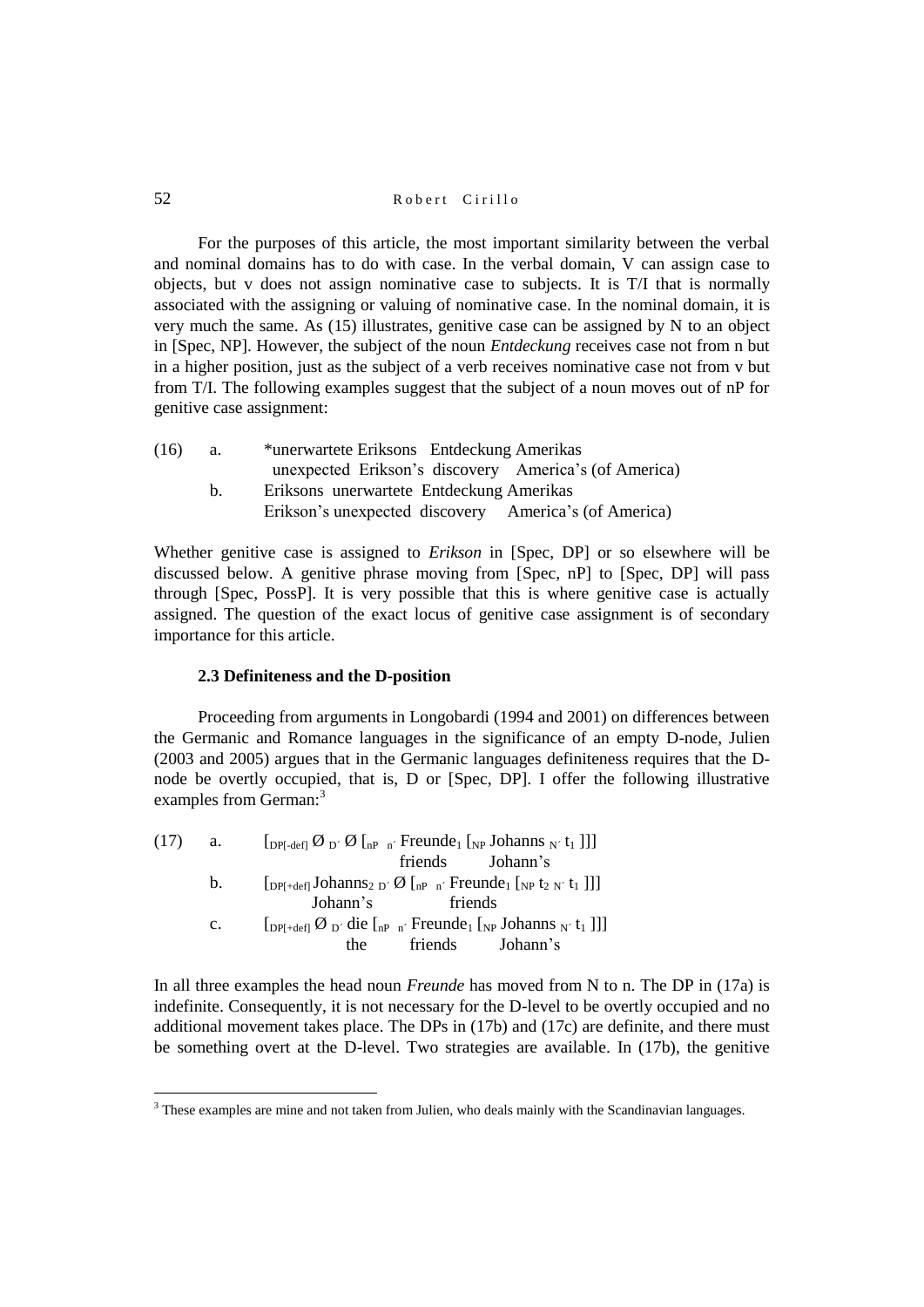form *Johanns* has moved from [Spec, NP] to [Spec, DP]. In (17c), the nP has simply merged with the definite article *die*. 4

It is important to emphasize here that in German the genitive case can be assigned in [Spec, NP]. This is clear from the examples in (15), (16) and (17). Unlike German, English and Dutch require preposition insertion for case assignment in [Spec, NP]:

| (18) | a. | Friends $*(of)$ John's |    |     |
|------|----|------------------------|----|-----|
|      | h. | Vrienden *(van) Jan    |    |     |
|      |    | friends                | of | Jan |

Note that it is truly the genitive case that is assigned in English, but not in Dutch:

(19) \*Vrienden van Jans friends of Jan's

English seems to still have the vestige of a true genitive case while Dutch does not, as seen in the fact that Dutch does not have the equivalent of the following English genitive forms:

(20) That book is Mary's/hers/ours/theirs/yours.

There will be more on this later in the article.<sup>5</sup>

It is of course well-known that in English besides the Saxon Genitive with *of* as in (18a) there are also non-genitive PPs with *of* that have a possessive meaning, for example *the brother of John*. Given the semantics of the preposition *of* it is not surprising that this phenomenon would exist. An *of*-PP without a genitive case is the norm in the Romance languages (Italian *di*, French *de* etc.) and is also possible in Dutch, as seen in (18b), and in German, as seen in (4b). What is interesting is that there is a certain complementary distribution between *of*-PPs with and without the Saxon Genitive. The post-nominal Saxon Genitive is clearly associated with indefinites:

(21) a. \*He is the brother of John's.

 $\overline{a}$ 

- b. He is a brother of John's.
- c. He is the brother of John.
- d. ?/\*He is a brother of John.

It would be beyond the scope of this paper to delve too deeply into this matter. The issue will be partially addressed later in the paper when I present reasons for why a genitive

<sup>&</sup>lt;sup>4</sup> One might ask if there is a third option to (17b) and (17c) in the case of definiteness, namely the movement of the head noun *Freunde* to D. I would suggest that this option is unavailable for pragmatic reasons. Movement of *Freunde* to D would result in no change in word order, and it would be impossible to distinguish a definite phrase from an indefinite one. **Overt** means **visible**, and N-to-D movement would not produce **visible** occupation of D in this kind of example.

These genitives very possibly involve an empty noun as discussed in Sleeman (1996). The point I am making here is that English still has this kind of genitive construction while Dutch does not.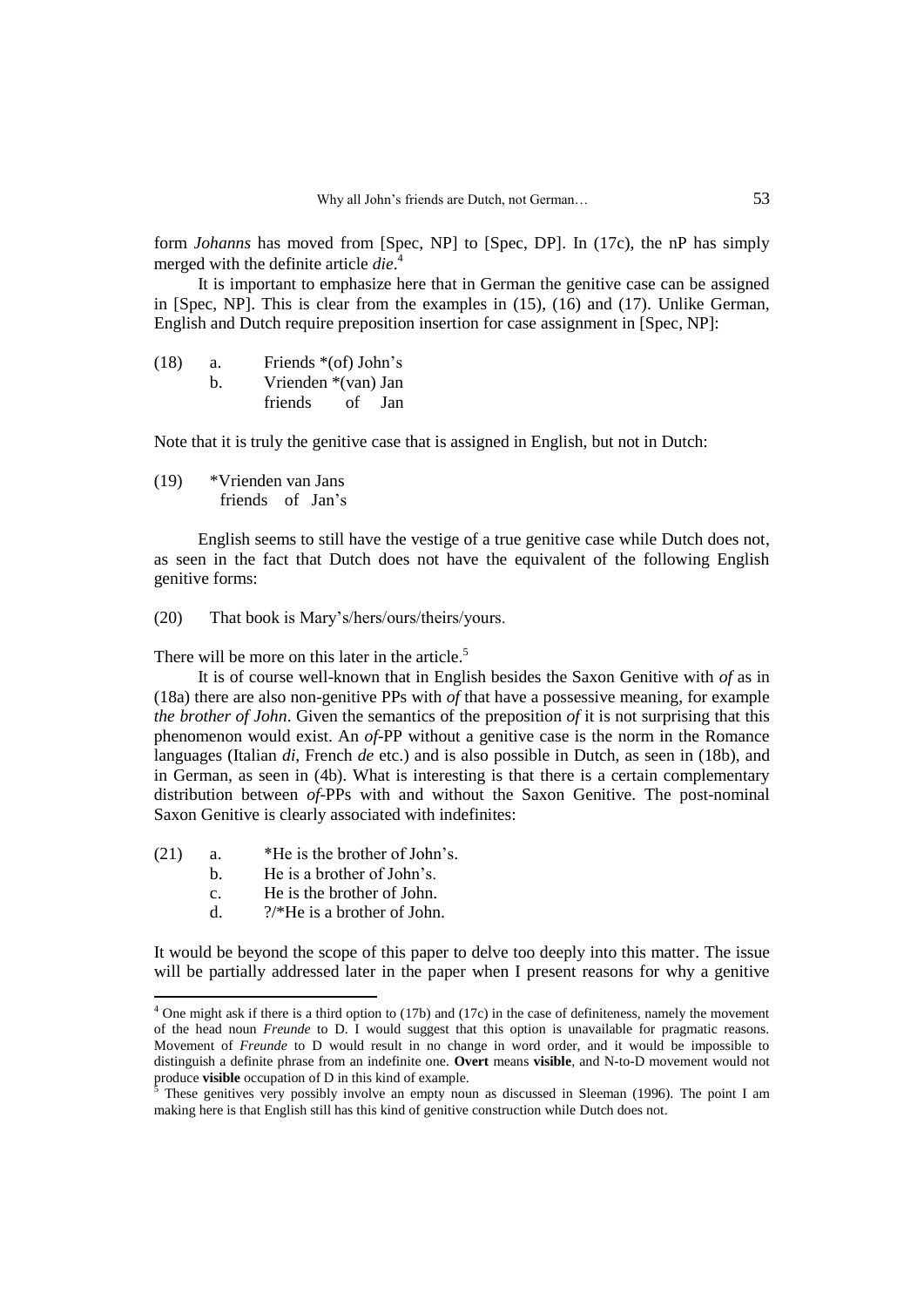form is normally prenominal in the case of definiteness. However, I will not present a complete analysis of the phenomenon illustrated in (21). It is a highly relevant topic that I will leave for future research.

## **2.4 Section summary**

In the Germanic languages, definite DPs require something in D or in [Spec, DP]. Indefinite DPs (presumably) have a null element in the D position. German allows genitive case assignment in [Spec, NP]. Dutch and English cannot assign case at the N level without a preposition. Unlike *of*, the Dutch preposition *van* does not assign genitive case but objective or accusative case.

## **3. The Saxon Genitive**

The Saxon Genitive pervades the entire Germanic language family. It cannot be considered to be a typical Indo-European genitive case marking because there are simply too many major differences between the Saxon Genitive and a typical genitive case. A detailed discussion of this can be found in Weerman and de Wit (1999) and de Vries (2002). The most relevant difference in the present discussion is the fact that in most Germanic languages a Saxon Genitive can be attached to an entire phrase, even if the phrase contains a relative clause:

| (22) | a.             | My friend who lives in England's house        |             |
|------|----------------|-----------------------------------------------|-------------|
|      | $\mathbf{b}$ . | Teksten som følger-s begynnelse               | (Norwegian) |
|      |                | text-the that follows's beginning             |             |
|      | $\mathbf{c}$ . | Det är mannen som bor bredvid Joachim's hund. | (Swedish)   |
|      |                | is man-the who lives next to Joachim's dog    |             |

Dutch is very much like English and Scandinavian. It also allows the Saxon Genitive to attach to a full DP, but if the DP contains a PP or CP complement, attaching the Saxon Genitive produces marginal results for many speakers:

| (23) | а. | Mijn moeders grootvaders huis                                                              |
|------|----|--------------------------------------------------------------------------------------------|
|      |    | my mother's grandfather's house                                                            |
|      |    | $\mathbf{r}$ $\mathbf{r}$ $\mathbf{r}$ $\mathbf{r}$ $\mathbf{r}$ $\mathbf{r}$ $\mathbf{r}$ |

- b. Jan en Piets huis... Jan and Piet's house
- c. Jan en zijn vrouws huis...
	- Jan and his wife's house
- d. De mans mening… the man's opinion
- e. ?De man met de honds mening… the man with the dog' opinion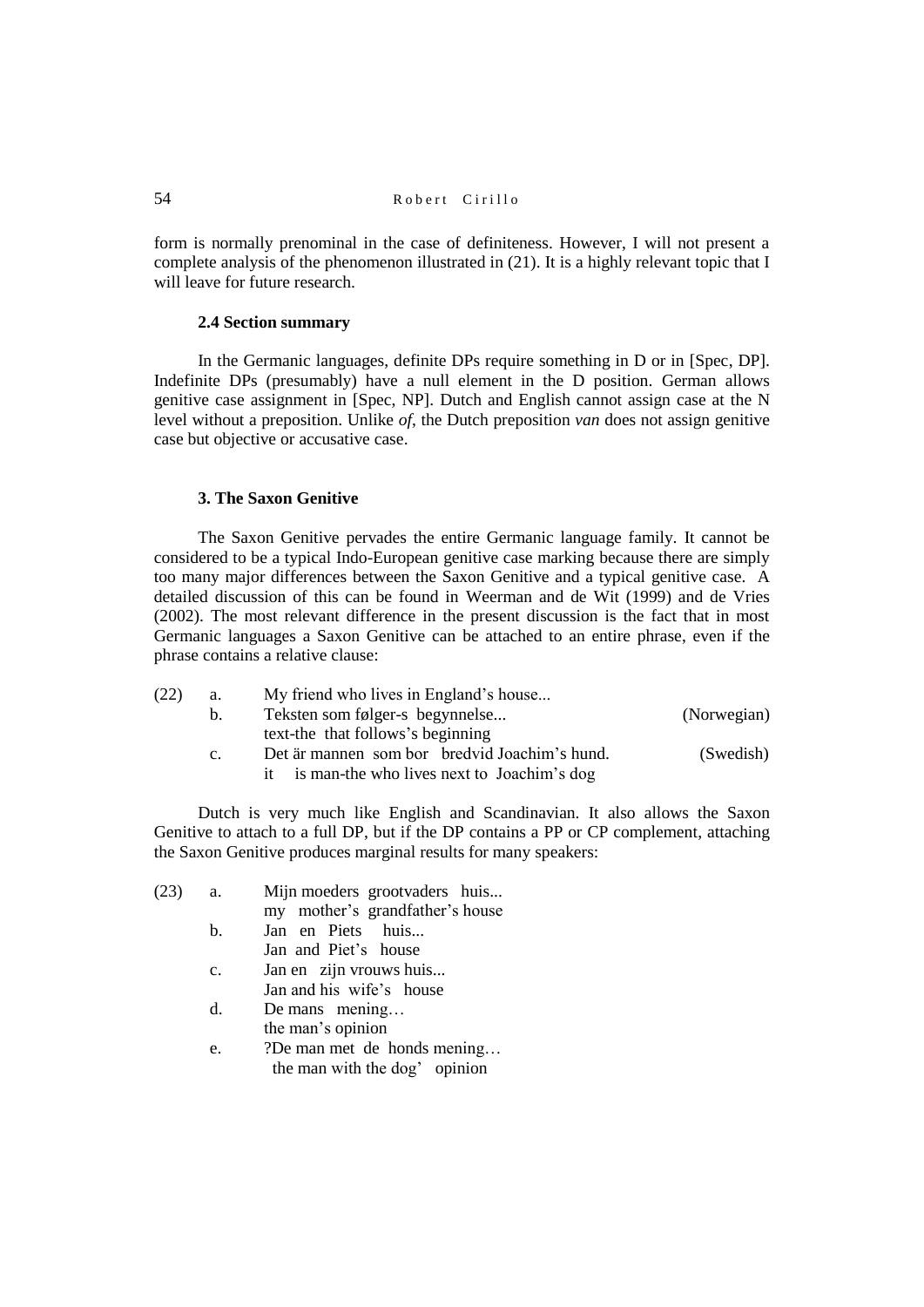|    | ??De man die ik gezien heb in de stads zus             |
|----|--------------------------------------------------------|
|    | the man that I seen have in the town's sister          |
| g. | *De man die ik in de stad gezien hebs zus <sup>6</sup> |
|    | the man that I in the town seen have's sister          |

The Saxon Genitive in English, Swedish and Dutch is somewhat comparable to an ending in an agglutinative language. In the following Hungarian example, none of the individual nominal elements is marked for the dative case. The dative ending is simply attached to the entire DP:

(24) …a három nagy kutyá-nak... the three big dog DAT

Unlike the Saxon Genitive in languages like English, Swedish, Norwegian and Dutch, a classic genitive case ending is not simply attached to the end of a phrase but involves an agreement operation or feature sharing that affects all the heads in a nominal phrase. In the following German and Latin examples, there is a genitive phrase containing a noun, a demonstrative and an adjective, and all three elements bear the genitive case:

| (25) | a. | Das Leben [dieses großen Königs] |
|------|----|----------------------------------|
|      |    | the life (of) this king great    |
|      | b. | Vita [huius regis grandis]       |
|      |    | life (of) this great king        |

It is quite clear that the Saxon Genitive in English, Swedish, Norwegian and Dutch is not a typical Indo-European genitive case ending, but what about the -*s* ending in German? German is the most restrictive of the languages that we have looked at, attaching -*s* only to proper nouns with no modifiers or attributes. This already suggests that the Saxon Genitive in German is a true genitive case ending, albeit different from the normal genitive seen in (25a). That the Saxon Genitive in German is different from the normal genitive is most apparent in the fact that it is always -*s*, regardless of whether the possessor is masculine, feminine or neuter:

|             | $(26)$ a. Vaters Auto             |
|-------------|-----------------------------------|
|             | Father's car                      |
|             | b. Mutters Hut                    |
|             | Mother's hat                      |
| $c_{\cdot}$ | Amerikas Entdeckung durch Erikson |
|             | America's discovery by Erikson    |

 $\overline{a}$ 

 $6$  Examples (23e), (23f) and (23g) are from an anonymous reviewer, who suggested that the reason for the total unacceptability of (23g) is the fact that Dutch is an SOV language, that is, nothing can follow the verb, including the Saxon Genitive.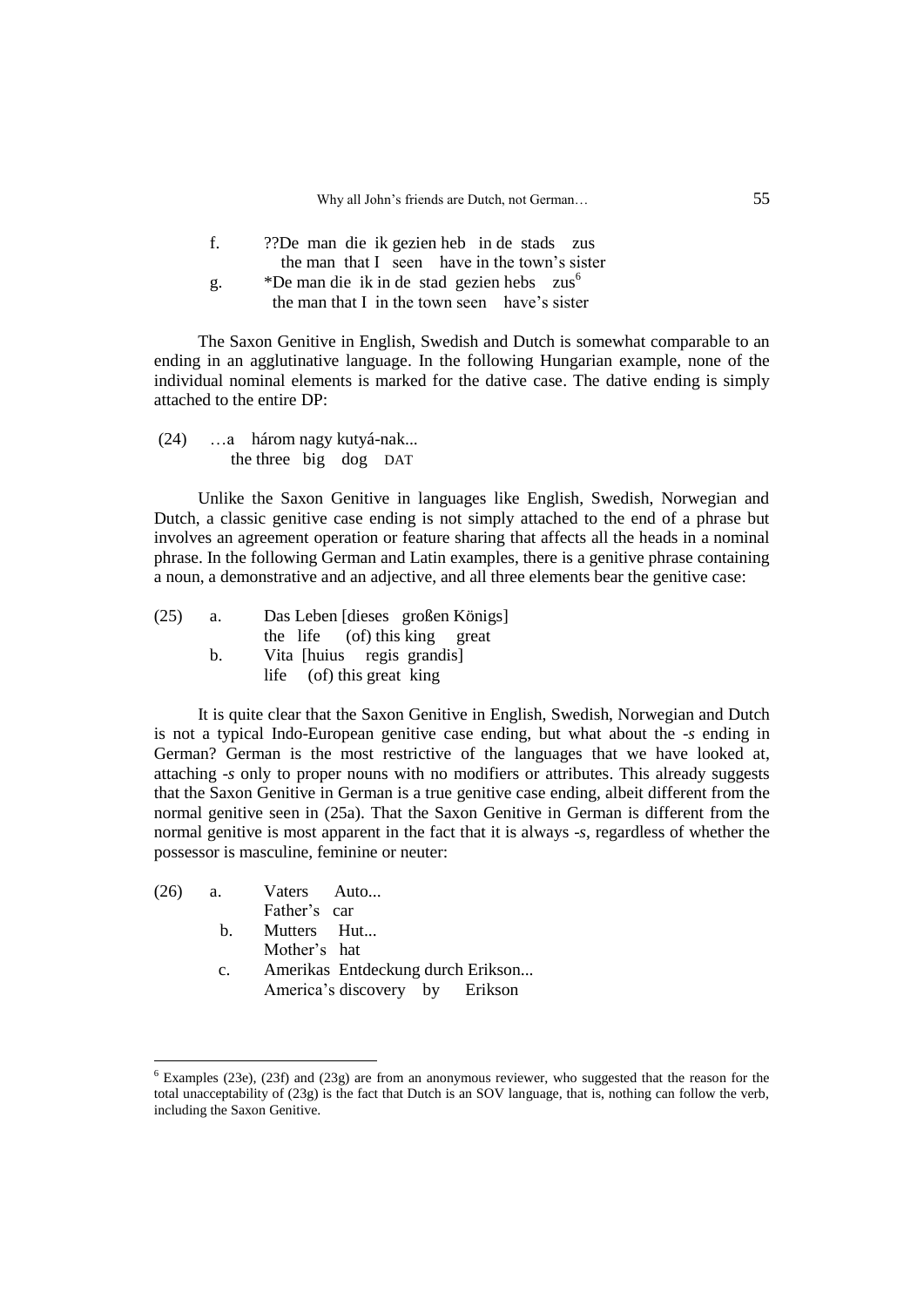There are other differences between the two types of genitive in German. For example, schwa-insertion sometimes takes place in genitive forms, such as *des Kindes* versus *des Kinds* 'of the child'. This type of schwa-insertion never occurs with the Saxon Genitive.

The issue becomes especially interesting if one considers the question of where genitive case is assigned. If the German Saxon Genitive is truly a second genitive case, its point of assignment should be [Spec, NP], but this is called into question by the claim of Weerman and de Wit (1999) and de Vries (2002) that the German Saxon Genitive is always prenominal and never occurs low like the normal genitive:

| (27) | а. | Der Hut der Mutter          | (non-Saxon genitive) |
|------|----|-----------------------------|----------------------|
|      |    | the hat the der mother      |                      |
|      | h. | Mutters Hut<br>mother's hat | (Saxon Genitive)     |

These authors suggest that in examples like (4) (*Freunde Johanns*) or (15) (*Entdecking Amerikas*) the ending on the post-nominal genitive forms is not the Saxon Genitive but the normal genitive ending for masculine and neuter nouns. I will not adopt this view, but will assume that the normal genitive and the Saxon Genitive can both be assigned in [Spec, NP] in German and occur post-nominally. Sentences like the following, which are admittedly unusual and probably marginal, are certainly not impossible:

| (28) | a. | Wir haben Freunde Mutters eingeladen.  |
|------|----|----------------------------------------|
|      |    | we have friends Mother's invited       |
|      |    | 'We have invited friends of Mother's.' |
|      | h. | Das sind alles Freunde Claudias.       |
|      |    | that are all friends Claudia's.        |
|      |    | 'Those are all friends of Claudia's.'  |
|      |    |                                        |

The implication in de Vries (2002) is that phrases like *Freunde Mutters* and *Freunde Claudias* contain a normal (non-Saxon) genitive and are simply borrowing the Saxon Genitive ending because feminine nouns in the normal genitive case are not morphologically marked. The following example, which shows a mixture of the normal and Saxon Genitive, suggests that this might indeed be happening:<sup>7</sup>

(29) das Leben Katharinas der Großen the life Catherine's the Great

The noun *Katharina* is clearly in the Saxon Genitive case while *der Großen* is in the normal genitive. Nonetheless, based on the examples in (28) I will treat this as non-conclusive evidence and will assume that the German Saxon Genitive is assigned and can occur post-nominally, just like the normal genitive.<sup>8</sup>

<sup>&</sup>lt;sup>7</sup> See de Vries (2002: 337-338 ff).

<sup>&</sup>lt;sup>8</sup> An interesting approach that will not be pursued here is the idea that perhaps there is only one genitive case in German and that its inflection paradigm is different for proper and common nouns. If this is the case,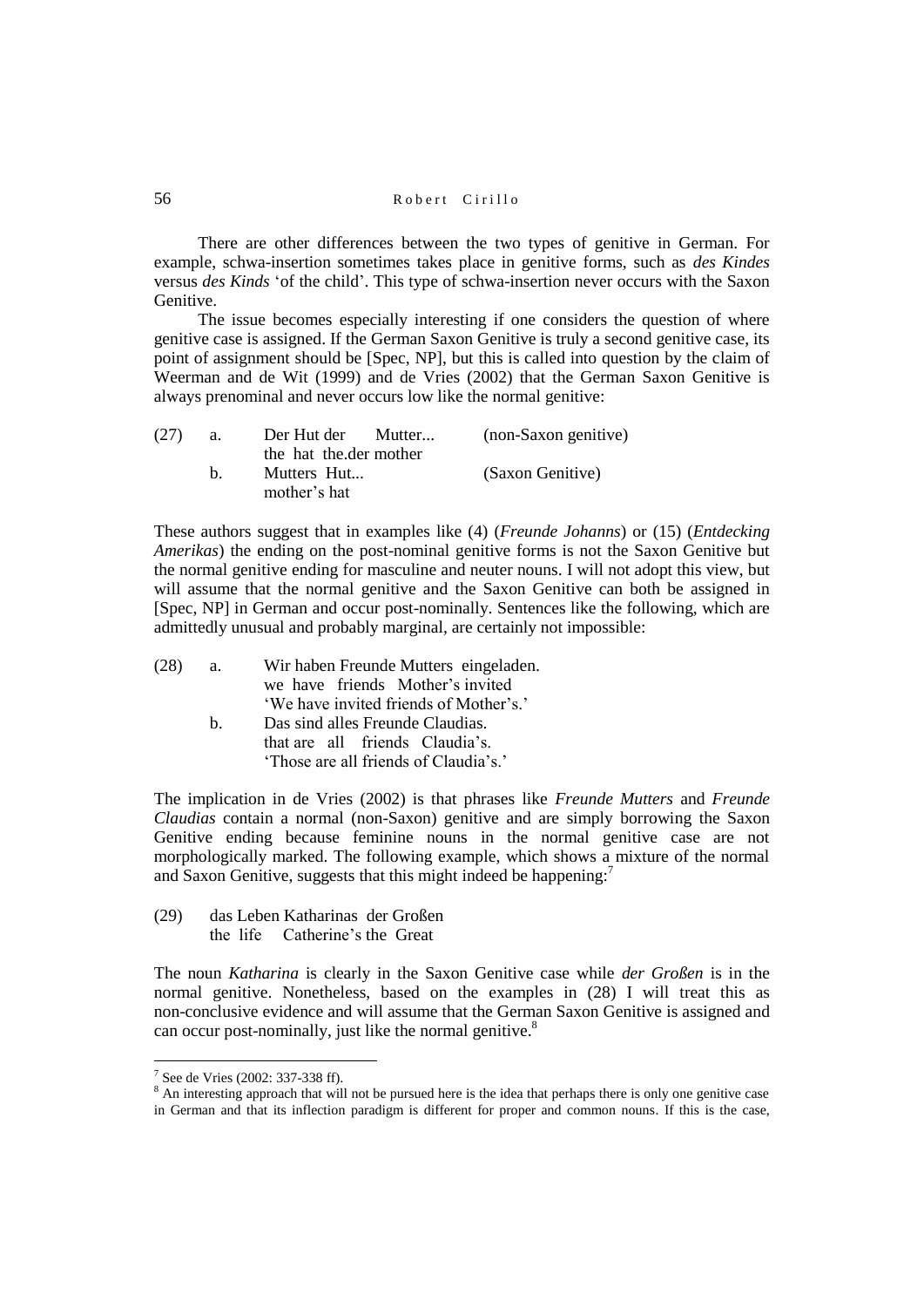There have been (at least) three different approaches in the literature to the Saxon Genitive:

-*s* is assigned in [Spec, DP] as a genitive case ending and D is empty, as presented in Szabolcsi (1983) and Abney (1987);

- (ii) -*s* is in D, as in Delsing (1993, 1998), Weerman and de Wit (1999), de Vries (2002), and den Besten (2006).
- (iii) -*s* is in D in languages like English, Dutch and the continental Scandinavian languages but a true case ending in Icelandic and in German, as in Julien  $(2005)^9$ I will follow Julien (2005) for the following three reasons:
- (i) The Saxon Genitive can be assigned at the N level without preposition insertion in German but not in Dutch and English.
- (ii) It attaches to phrases like an agglutinative ending in Dutch and English but not in German.
- (iii) Evidence from the study of universal quantifiers, which I will discuss in the remainder of this article, indicates that the *-s* is in D in Dutch and English but not in German.

My approach will be to assume that in Dutch and English *-s* starts in Poss like a possessive adjective and moves to D. As mentioned in footnote 2, it may well be that PossP is itself located in the specifier position of NP or a functional phrase.

## **4. The D-position in genitive constructions with universal quantifiers**

Before presenting my own analysis, I need to discuss the nature of D when a genitive phrase occurs in combination with a universal quantifier.

German has a rich inflectional system that requires that prenominal modifiers show Φ-feature and case agreement with their head noun. However, unlike other modifiers, a universal quantifier need not be inflected for Φ-features and case as long as there is something overt in D, such as a definite article, a demonstrative or a possessive adjective:

(30) a. Alle Hunde...

1

|                | all dogs        |
|----------------|-----------------|
| b.             | *All Hunde      |
|                | all dogs        |
| $\mathbf{c}$ . | All die Hunde   |
|                | all the dogs    |
| <sub>d</sub>   | All diese Hunde |
|                | all these dogs  |
| e.             | All ihre Hunde  |
|                | all her dogs    |
|                |                 |

example (29) is immediately explained. An open issue is the question of why genitives of common nouns nearly always follow the noun they modify while the genitives of proper nouns nearly always precede it.

9 Julien (2005) deals with the Scandinavian languages and analyses -*s* as being in D in the continental Scandinavian languages but a genitive case ending in Icelandic. In a personal communication she informed me that she agreed that the -*s* in German should be analysed the same as in Icelandic.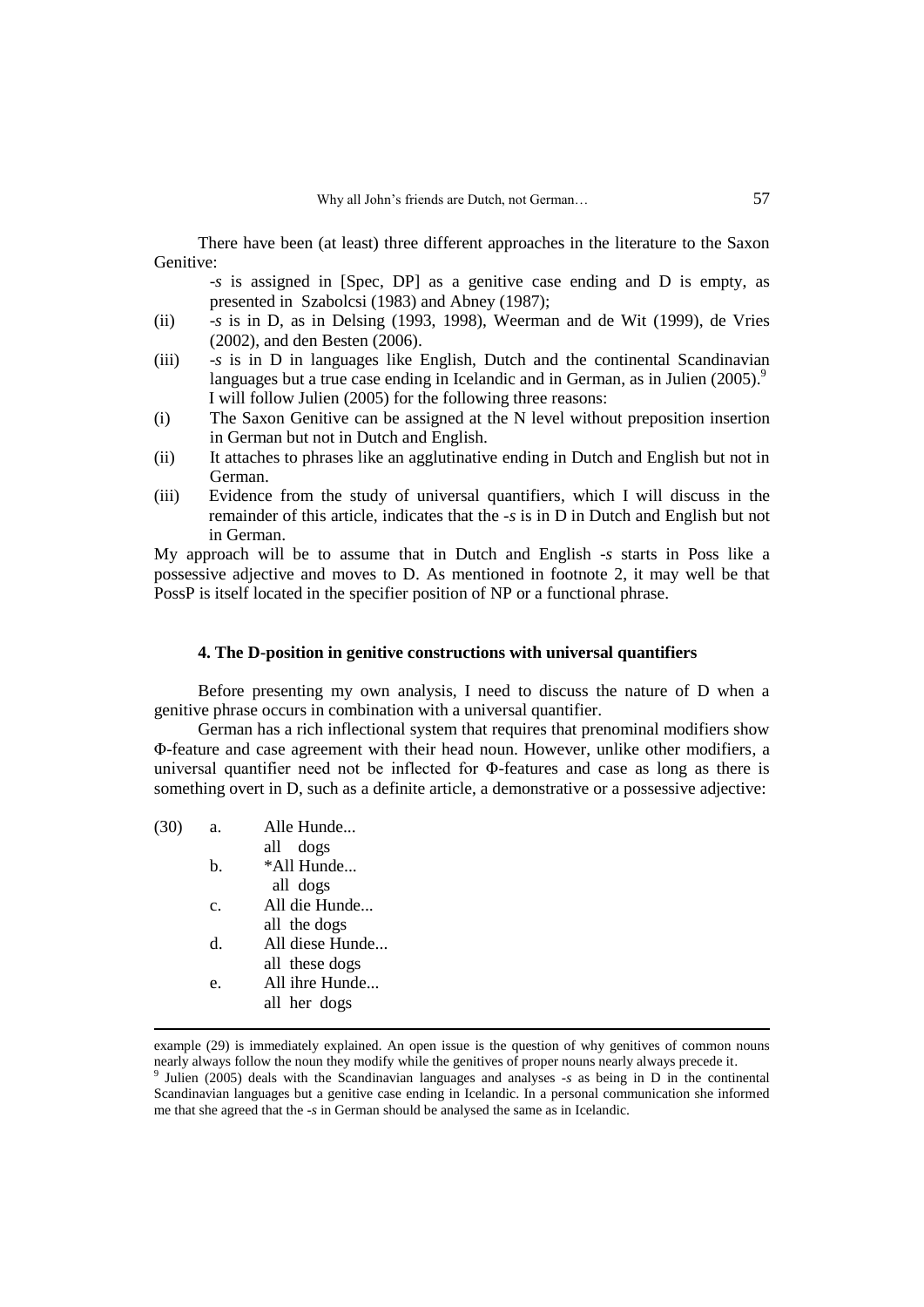In (30a) there is no overt element in D, so the quantifier must bear the [-*e*] ending. This is confirmed by the ungrammaticality of (30b). In (30c), (30d) and (30e) D is overtly occupied and there is no inflection on the quantifier. If inflection is added to the quantifier when D is overtly occupied, downgrading or ungrammaticality is the result. Observe the following examples, which could be either in the nominative or the accusative case and mean *all the children*:

| (31) | а.             | all die | Kinder (definite article)                                                              |
|------|----------------|---------|----------------------------------------------------------------------------------------|
|      | $b_{1}$        | all -e  | Kinder (inflection on the quantifier, no definite article)                             |
|      | C <sub>1</sub> | *all    | Kinder (no inflection on the quantifier, nothing in D)                                 |
|      | d.             |         | $\frac{2}{*}$ alle die Kinder (inflection on the quantifier plus the definite article) |

Many speakers accept example (31d), but many consider it to be ungrammatical. Even speakers who accept it generally prefer (31a) and (31b).

As already mentioned, the examples in (31) are in the nominative or accusative case. The data remain interesting if the dative and genitive cases are examined. The following examples mean *He has helped all the children* and the verb for *help* 'helfen' takes the dative:

| (32) | Er hat all den Kindern geholfen. (article, but no inflection on the he has |
|------|----------------------------------------------------------------------------|
|      | he has all the children helped quantifier)                                 |

- b. Er hat all-en Kindern geholfen. (dative ending on the quantifier, no article)
- c. ?/\*Er hat all-en den Kindern geholfen. (quantifier and article in the dative)

And, if we look at the genitive case we also see that co-occurrence of the inflection on *alle* and the definite article produces marginal results. The following examples mean *The parents of all the children* and the phrase meaning *all the children* is in the genitive:

- (33) a. Die Eltern all der Kinder...(definite article, no inflection on the quantifier) the parents all the children
	- b. Die Eltern all-er Kinder... (genitive ending on the quantifier, no article)
	- c. ?/\*Die Eltern all-er der Kinder... (quantifier and article in the genitive case)

Incidentally, the examples in (31) to (33) would produce similar results if the definite article were replaced with a demonstrative or a possessive adjective, but it must be noted that grammaticality judgements differ greatly.

There are at least two issues that emerge from these data. First of all, they have ramifications for the claim in Julien (2003), discussed in section 2.3 above, that definiteness requires overt occupation of D or [Spec, DP]. Since in the examples (31b), (32b) and (33b) there is nothing overt in D or [Spec, DP], we must conclude that the universal quantifier that dominates DP compensates for the lack of an overt element in D or [Spec, DP]. This is very plausible, because it is presumably a definiteness feature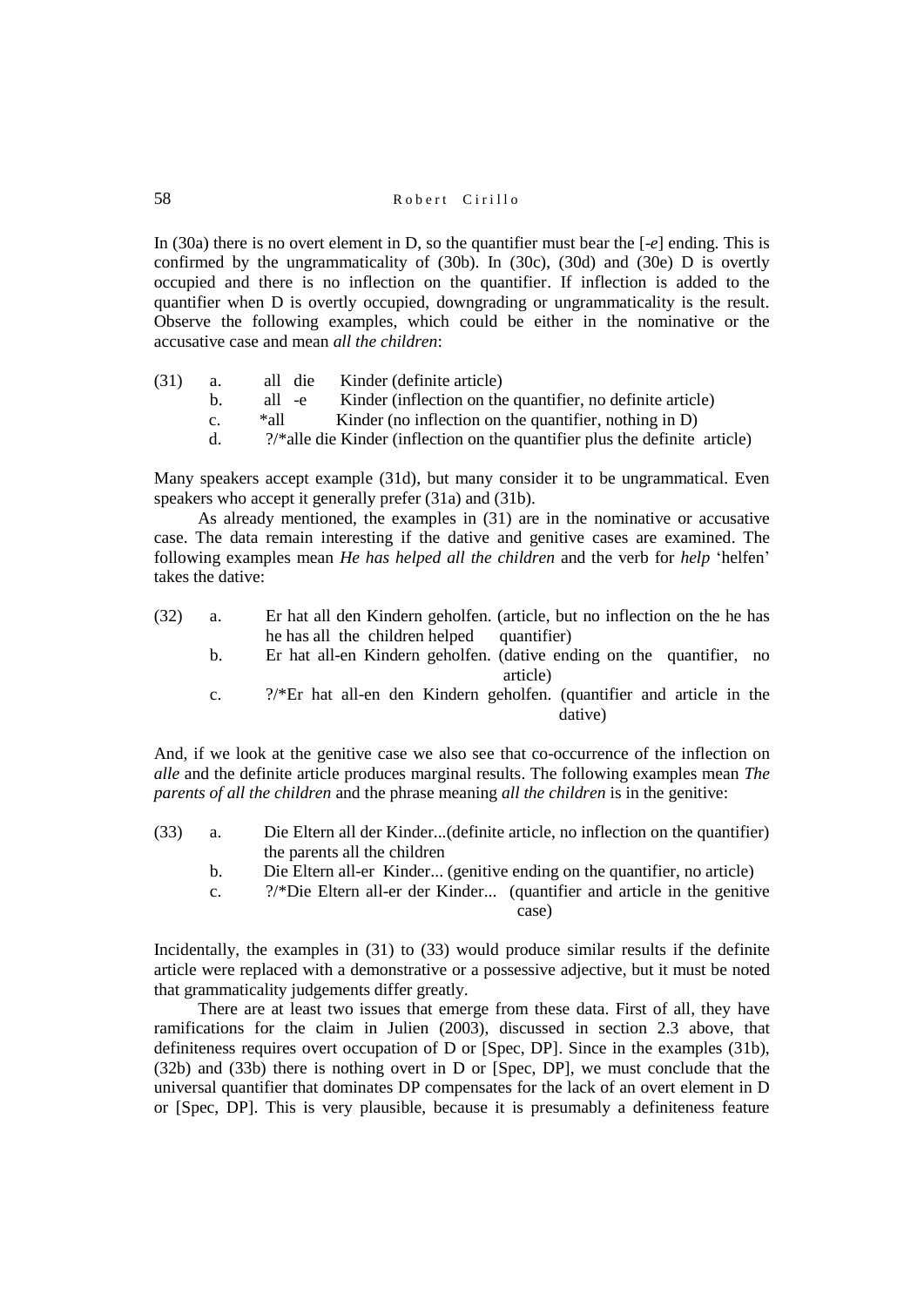borne by a DP that creates the need for overt occupation of D or [Spec, DP], and since the universal quantifier selects definite DPs it must bear some kind of definiteness feature. Since it is adjacent to DP, there is no reason why it cannot check the definiteness feature on the DP. Another possibility, which will be proposed below, is that the inflection on *alle* is itself a D-element that has attached to the quantifier.  $10$ 

The second issue is the question of why inflection on the quantifier is redundant and causes downgrading for many speakers if D is occupied. One might perhaps propose that it has something to do with the fact that the quantifier is not really in DP but in the higher nominal projection QP and is therefore not subject to the same inflectional requirements as elements in DP. As long as the item occupying D is inflected, that is enough, and any inflection on the quantifier is superfluous and causes downgrading. The problem is that it is very difficult to defend a claim like this because there is no independent evidence for it, especially since in a German DP all heads are obligatorily inflected despite redundancy. Another explanation that comes to mind is the possibility that the inflection on the quantifier in (31b), (32b) and (33b) is simply a definite article that has been phonologically reduced and attached to the quantifier. In other words, (31b), (32b) and (33b) are the same as (31a), (32a) and (33a), except that the definite article has been reduced and moved up to Q to attach to the quantifier. The definite articles in (31c), (31c) and (33c) would thus be the spell-out of traces or lower copies, and this could be what causes the downgrading. The problem with this idea is that it does not explain where the inflection on a quantifier comes from if something other than the definite article occupies D. Consider the following phrases:

(34) a. ?Alle diese Bücher... all these books b. ?Alle meine Bücher... all my books

 $\overline{a}$ 

These examples are a bit downgraded for some speakers but are certainly possible. One would not want to claim that the -*e* on the quantifier in these examples is a reduced definite article, since definite articles do not co-occur with demonstratives or possessive adjectives. One would also not want to say that the -*e* in (34) is a reduced demonstrative in (34a) and a reduced possessive adjective in (34b), since these two categories do not lend themselves to reduction, given that they bear more semantic weight than a definite article and are bi-syllabic. However, notwithstanding the issue posed by the less than optimal phrases in (34), I would argue that there is some plausibility to the idea that the inflection on the quantifier in examples (31) to (33) is a determiner or D element of some kind and that the ungrammaticality of the "doubling" effect in (31c), (32c) and (33c) is evidence of this. There is indeed additional evidence not only in German but also in Dutch that the inflection on the quantifier is a D element, which I will go into shortly.

 $10$  I clearly follow Giusti (1990) and assume that the universal quantifier is the head of a QP and selects a definite DP. If one assumed that the universal quantifier was in [Spec, DP], the requirement that the D-node be occupied in case of definiteness would also be satisfied.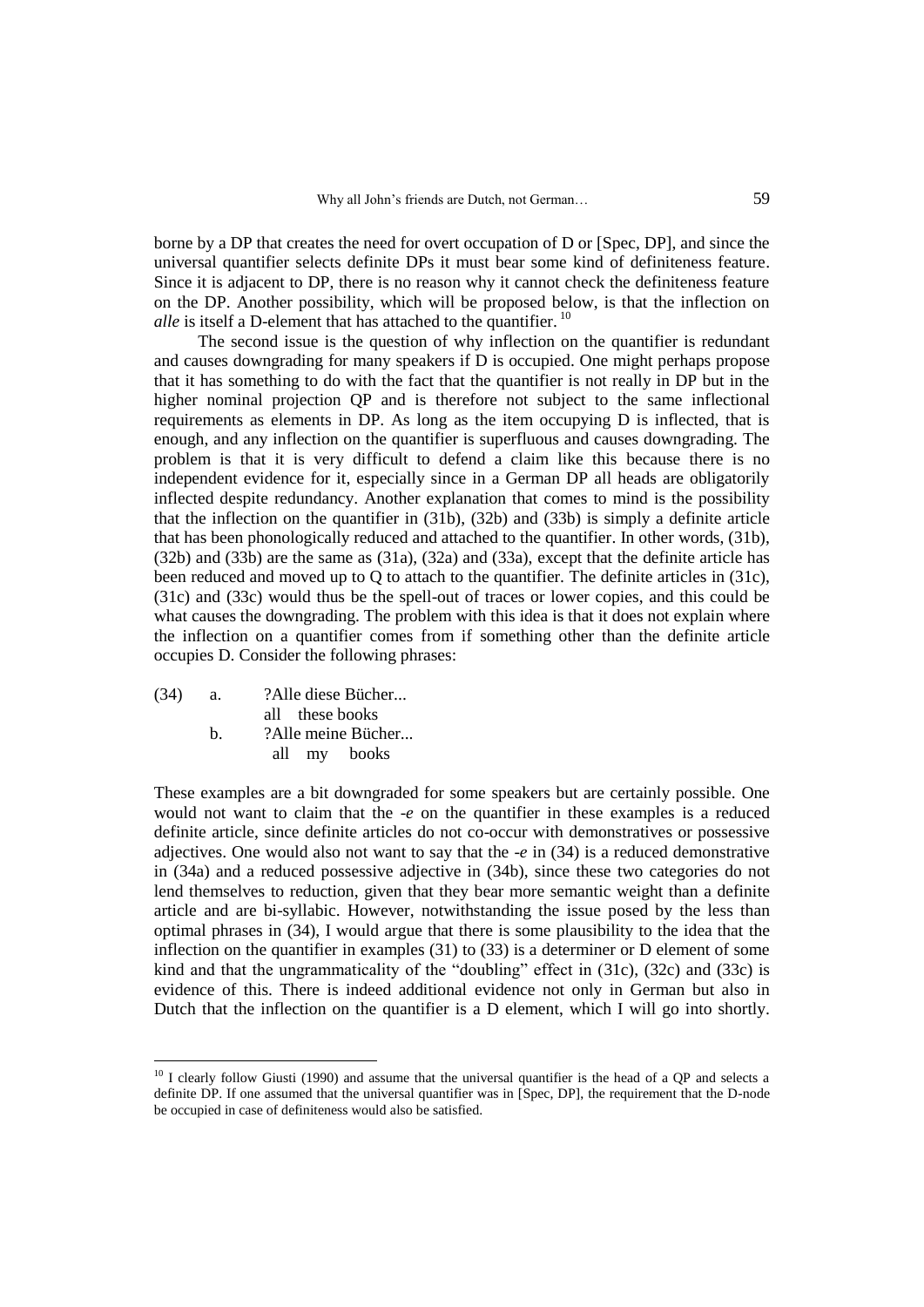First I want to offer an explanation for how one would derive the sentences in (34) if the -*e* on *alle* is a D-element.

I believe that the very best explanation for the sentences in (34) is that the -*e* on *alle* and the other D-element – the demonstrative in (34a) and the possessive adjective in (34b) – are *both* in D, and this unusual combination is what causes the downgrading of the phrases for many speakers. There is very good evidence that D can be occupied by more than one element in German. Consider examples such as the following, which are well-known to Germanicists:

| (35) | a. | diese meine guten Freunde |
|------|----|---------------------------|
|      |    | these my good friends     |
|      | b. | dieses mein großes Glück  |
|      |    | this my great fortune     |

One way to analyse these sentences would be to say that the possessive adjective has not moved to D, which is occupied by a demonstrative. I reject this analysis for very good empirical reasons. In (35a), for example, if the possessive adjective *meine* had not moved to D and were still in its adjectival position, it would have to be inflected with a weak/secondary ending and one would get the ungrammatical \**diese meinen guten Freunde*. Example (35b) is even more interesting. If the demonstrative were the sole occupier of D, there would have to be a weak/secondary ending on both the possessive adjective and the adjective *groß*, producing the ungrammatical \**dieses meine große Glück*. If one posits a compound formed by movement of the possessive adjective to D and having it right-adjoin to the demonstrative, the inflection in both sentences in (35) is readily explained.

One might say that in the sentences in (35) the possessive adjective occupies D and the demonstrative is an independent DP that is simply in apposition to the DP headed by the possessive adjective. This explanation will not work. Take (35b) as an example. If this phrase consisted of two appositive DPs, there would be a slight pause between them, which there is not, and the demonstrative *dieses* would take on the pronominal form *dies*. The best explanation for (34) and (35) is the double-occupation of D.

I will now present additional evidence that the *-e* on *alle* is a D-element in German and Dutch. We begin with German, in which the inflection on the quantifier and the plural definite article have the same morphological effect on adjectives that follow them, triggering the weak *-n* ending:

- (36) a. All die guten Menschen... (full article)
	- all the good people
	- b. All-e guten Menschen (inflection on quantifier)
	- c. ?/\*All-e die guten Menschen (doubling)

If there is nothing overt in D in a plural context, there is no weak/secondary morphology. This is seen in the following example, in which there is nothing overt in D and the adjective bears a strong/primary ending: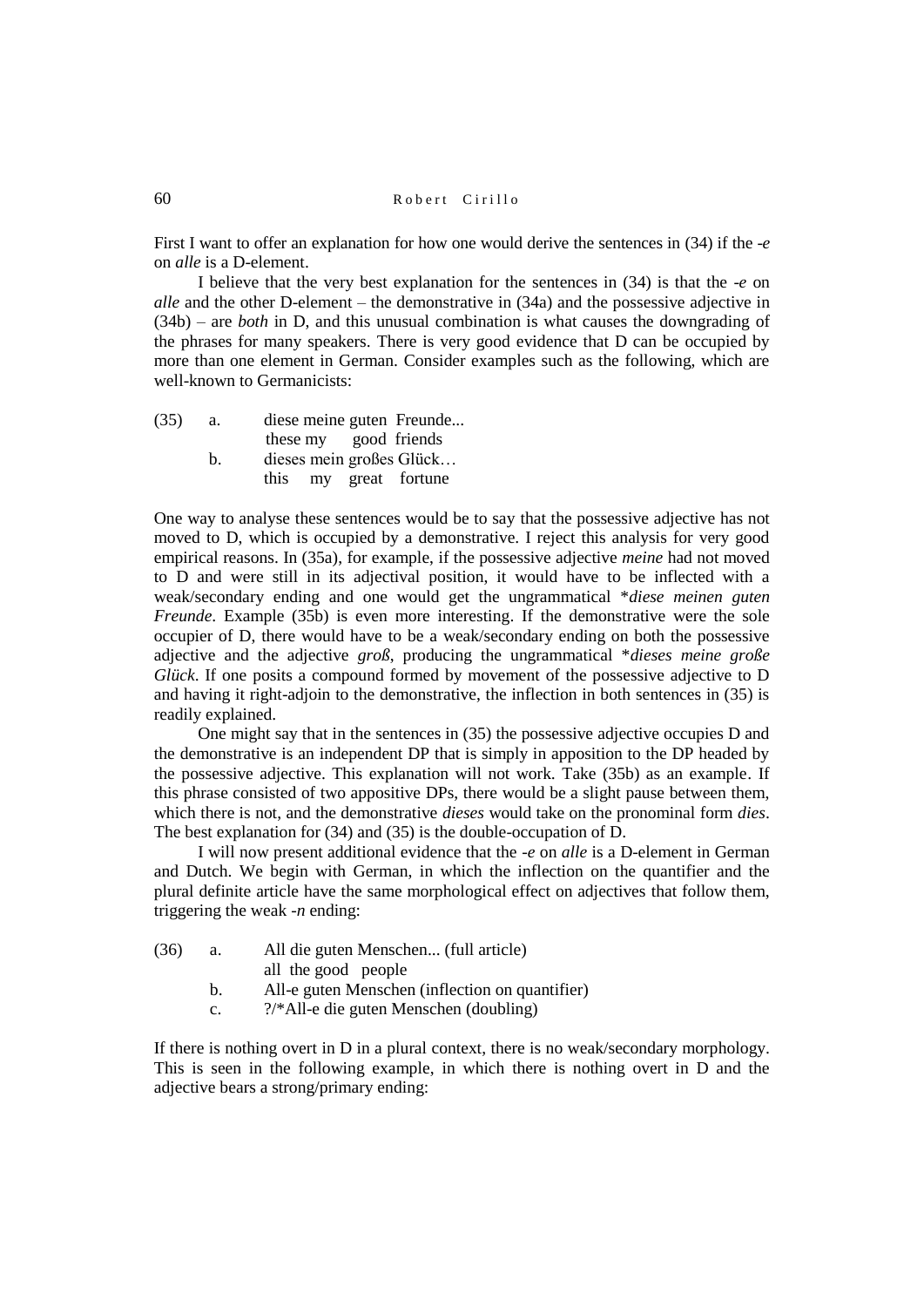(37) Kluge/\*Klugen Menschen haben mit Syntax nichts zu tun. clever people have with syntax nothing to do

Another way of saying this is that the combination of definiteness plus an occupied D position means weak/secondary inflection in a plural context:<sup>11</sup>

(38) Seine besten Freunde... his best friends

 $\overline{a}$ 

These examples demonstrate the D-like characteristics of the inflection on the quantifier. Genitive phrases in German do not have this quality. In the case of a prenominal Saxon or non-Saxon genitive, both of which signify definiteness, there is probably nothing in D, otherwise there would be weak morphology on the adjectives in the following examples:

| (39) | a. | Marias schönste/*schönsten Gemälde  |           |
|------|----|-------------------------------------|-----------|
|      |    | Maria's most beautiful              | paintings |
|      |    | Des Königs treuste/*treusten Diener |           |

the king's most faithful servants

Example (39a) contains a Saxon genitive, example (39b) a non-Saxon genitive.

Based on the data just presented, I will assume that the -*e* ending on *alle* in German initiates in D and moves to Q to attach to the quantifier while prenominal genitive endings, Saxon and non-Saxon, are not in D but in [Spec, DP], along with the noun that they are attached to.

I will now demonstrate that in Dutch the -*e* ending on *alle* also originates in D, but the Saxon Genitive ending is in D, not [Spec, DP]. Let's begin with the following data:

- (40) a. Al de goede mannen (definite article, no inflection on the quantifier) all the good men
	- b. All-e goede mannen (inflection on quantifier)
	- c. \*Alle de (goede) mannen (doubling)
	- d. \*Al (goede) mannen (nothing in D, no inflection on the quantifier)

Dutch does not have as rich a nominal inflectional system as German, but it has certainly not lost its nominal inflectional system, and it is practically identical to German in the way it handles the inflection of the universal quantifier. Both languages require either inflection of the quantifier or an element in D. As seen in (40c), Dutch is even stricter than German on the co-occurrence of the definite article and the inflection on *alle*. That

 $11$  I say "in a plural context" because things are different in a singular context. A singular definite article, like a plural definite article, generates weak/secondary morphology on an adjective, as in *das große/\*großes Haus* 'the big house' and *die großen Häuser* 'the big houses'. However, a singular masculine or neuter possessive adjective, unlike its plural counterpart, generates strong/primary morphology on an adjective: *mein großes/\*große Haus* 'my big house'. This is undoubtedly due to the fact that the masculine and neuter singular possessive adjectives bear no inflection in the nominative case, and one strong ending is required in the derivation.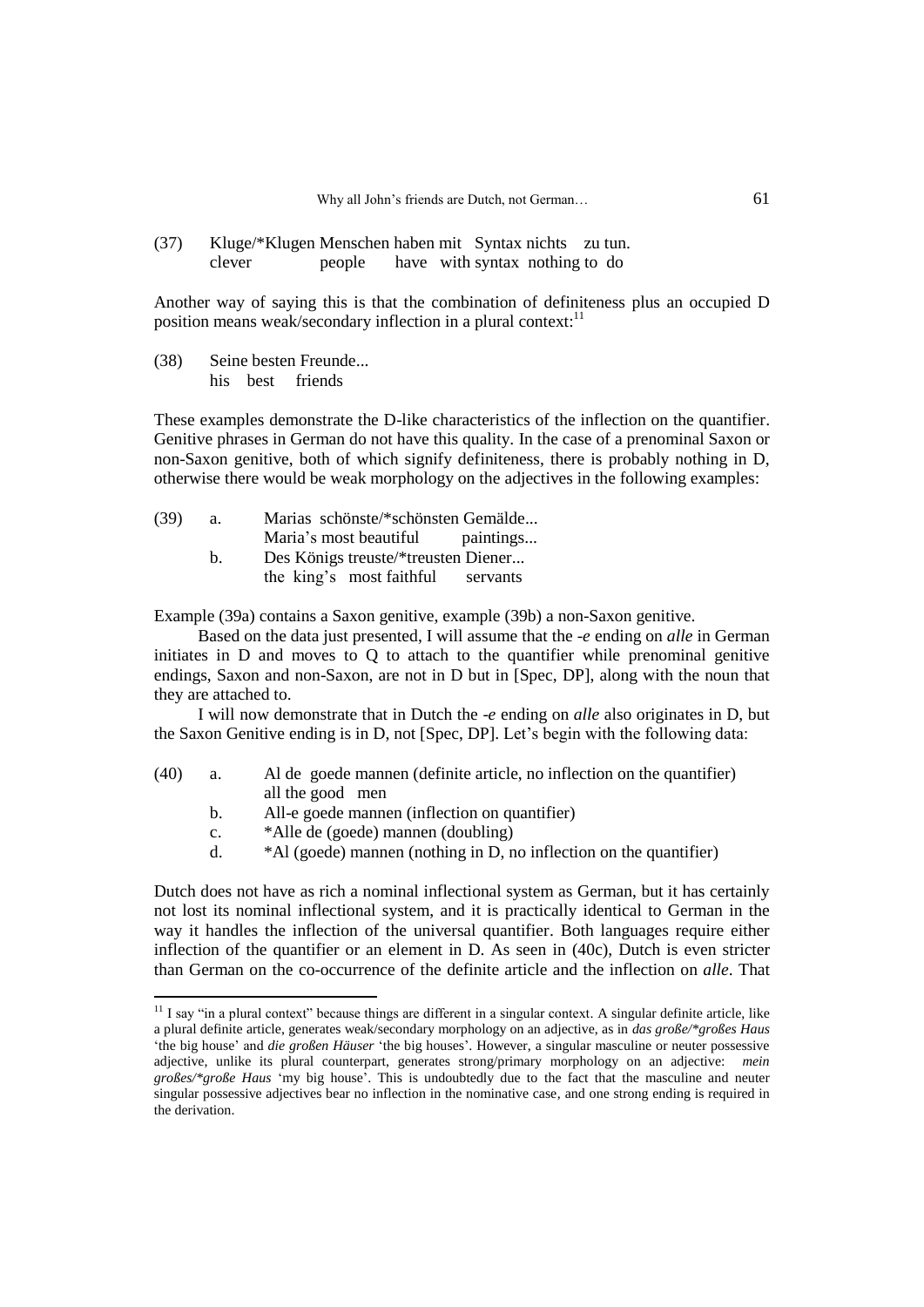is, whereas (40c) produces marginal results in German for many speakers it is consistently ungrammatical in Dutch. The ungrammaticality of this "doubling" implies that the *-e* ending on *alle* is in D in Dutch, just as it is in German. And the following two examples provide evidence that the Saxon Genitive ending is in D in Dutch:

| (41) | а. | Al Jans vrienden    |
|------|----|---------------------|
|      |    | all John's friends  |
|      | h. | *Alle Jans vrienden |

Example (40d) shows that something needs to be in D in a definite phrase involving a universal quantifier. (41a) is grammatical because the Saxon Genitive ending is in D, which means that inflection of the quantifier is unnecessary. I am proposing that (41b) may be ungrammatical because there are two elements competing for the D position: the *-s* and the trace/lower copy of the element that has become the inflection on *alle*.

One last issue needs to be addressed before we can move on to the next section, namely, the question of why the following phrases (which mean *all friends*) are ungrammatical:

| (42) | <b>a.</b> | *All Freunde | (German) |
|------|-----------|--------------|----------|
|      |           | *Al vrienden | (Dutch)  |

The answer to this question is not completely clear, but German and Dutch, unlike English, are both inflectional languages in the nominal domain, and some type of marking is necessary. This is why the examples in (42) are not possible. In the case of the universal quantifier, which is outside DP, for some reason its need for inflection is eliminated by the plural inflection on a determiner, and this is what is not clear.<sup>12</sup>

To quickly summarize this section, the inflection on the universal quantifier in both Dutch and German is a D-element. The Saxon Genitive ending is in D in Dutch but not in German, where it is in [Spec, DP].

## **5. Analysis**

 $\overline{a}$ 

My analysis has actually already been presented between the lines, but I will now state it clearly. Remember that the aim of this article is to explain the following discrepancy:

| (43) | a. | all John's friends      |          |
|------|----|-------------------------|----------|
|      |    | al Jans vrienden        | (Dutch)  |
|      |    | *all(e) Johanns Freunde | (German) |

<sup>&</sup>lt;sup>12</sup> An anonymous reviewer raised the following question: If (42b) is ungrammatical because Dutch requires inflection in the nominal domain, why is the phrase *al mijn vrienden* (*all my friends*), in which there is no inflection on the quantifier or the possessive adjective, grammatical? My response: No inflection is needed on the quantifier because, as already mentioned, the possessive adjective *mijn* occupies D. No inflection is visible on the possessive adjective because possessive adjectives, unlike other adjectives, are never inflected.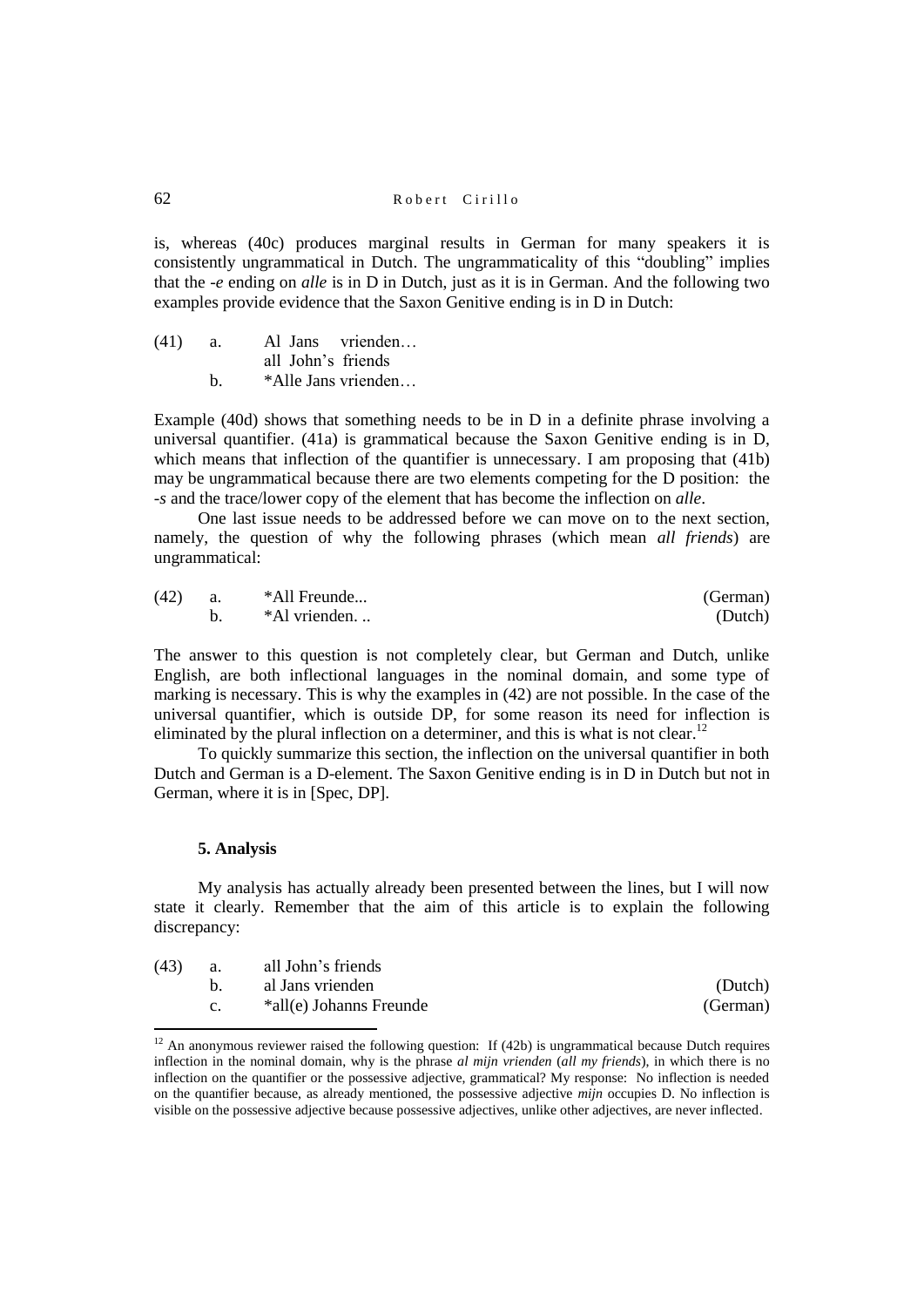Let's begin with the base-structure of the German sentence in the (c) example, in which the inflection on the quantifier *alle* is glossed as a definite article:

(44)  $\left[\begin{array}{cc} [\text{op Q'} \text{ all } [\text{op P'} -e^- \text{ in } P\text{ n'}$ \text{ Freunde}_1 \text{ in } P\text{ Johnns } N' \text{ t}_1]] ] ] \end{array}\right]$ all the friends Johann's

As has already been implied in the above discussion, there are two reasons why a possessor might move to the D level:

| (45) | Definiteness requires that either D, [Spec, DP] or Q be overtly occupied. |
|------|---------------------------------------------------------------------------|
|      | The possessor must be assigned case.                                      |

In the German example in (43c), neither of these two reasons is present. Q is occupied by the quantifier and its inflection, which I claim is a D element, and the possessor has already been assigned genitive case in [Spec, NP]. Example (43c) is ungrammatical because there is no motivation for the movement of the genitive phrase to the D-level.

Before discussing Dutch and English, I would like to quickly make a side-comment on genitives and floating quantifiers in German. Note the following sentences:

| (46) | a. | *All(e) Johanns Freunde sind dumm. |
|------|----|------------------------------------|
|      |    | all Johann's friends are dumb      |
|      | h. | Johanns Freunde sind alle dumm.    |
|      |    | Johann's friends are all dumb      |

Example (46a) is ungrammatical but it becomes grammatical if the quantifier is floated, as seen in (46b). To some readers this might seem to be evidence against the Stranding Analysis of floating quantifiers initiated by Sportiche (1988) and Giusti (1990). However, it is actually evidence in favour of the present analysis and the Stranding Analysis. In (46a) there is no motivation for the movement of the genitive phrase. Case was already assigned in [Spec, NP] and Q is occupied by the inflected quantifier. In (46b), however, the stranding of the quantifier leaves nothing overt in Q, D or [Spec, DP]. Since this is a definite DP, movement of the genitive to [Spec, DP] is necessary.

In Dutch, both reasons in (45) for why a possessor might move to the D level are potentially present. Let's begin with a base structure like the following:

(47)  $\int_{OP O'}$  al  $\int_{DP D'} \int_{P P n'}$  vrienden<sub>1</sub>  $\int_{NP}$  Jan <sub>N´</sub> t<sub>1</sub>]]]] all friends Jan

In this base-structure, there is nothing in D (and no inflection on the quantifier) and the possessor *Jan* has not been assigned case, since case assignment is not possible in [Spec, NP] in Dutch. There are two strategies available for this base-structure:

(48) a.  $\left[\begin{array}{cc} \left(\frac{1}{2}a_{\text{p}}\right)^2 & \text{if} \left[\begin{array}{cc} a_{\text{p}} & \text{p} \end{array} \right] & \text{if} \left[\begin{array}{cc} a_{\text{p}} & \text{p} \end{array} \right] & \text{if} \left[\begin{array}{cc} a_{\text{p}} & \text{p} \end{array} \right] & \text{if} \left[\begin{array}{cc} a_{\text{p}} & \text{p} \end{array} \right] & \text{if} \left[\begin{array}{cc} a_{\text{p}} & \text{p} \end{array} \right] & \text$ b.  $\left[\begin{array}{cc} \left[\begin{array}{cc} \rho_{\text{PO}} & \text{all} \end{array} \right]_{\text{DP D}'} - \text{S}_2 \begin{bmatrix} P_{\text{OSSP POSS}'} & \text{t}_2 \end{bmatrix}_{\text{DP n}'} \text{vrienden}_1 \begin{bmatrix} \text{NP Jan } N' \end{bmatrix} \right]\right]$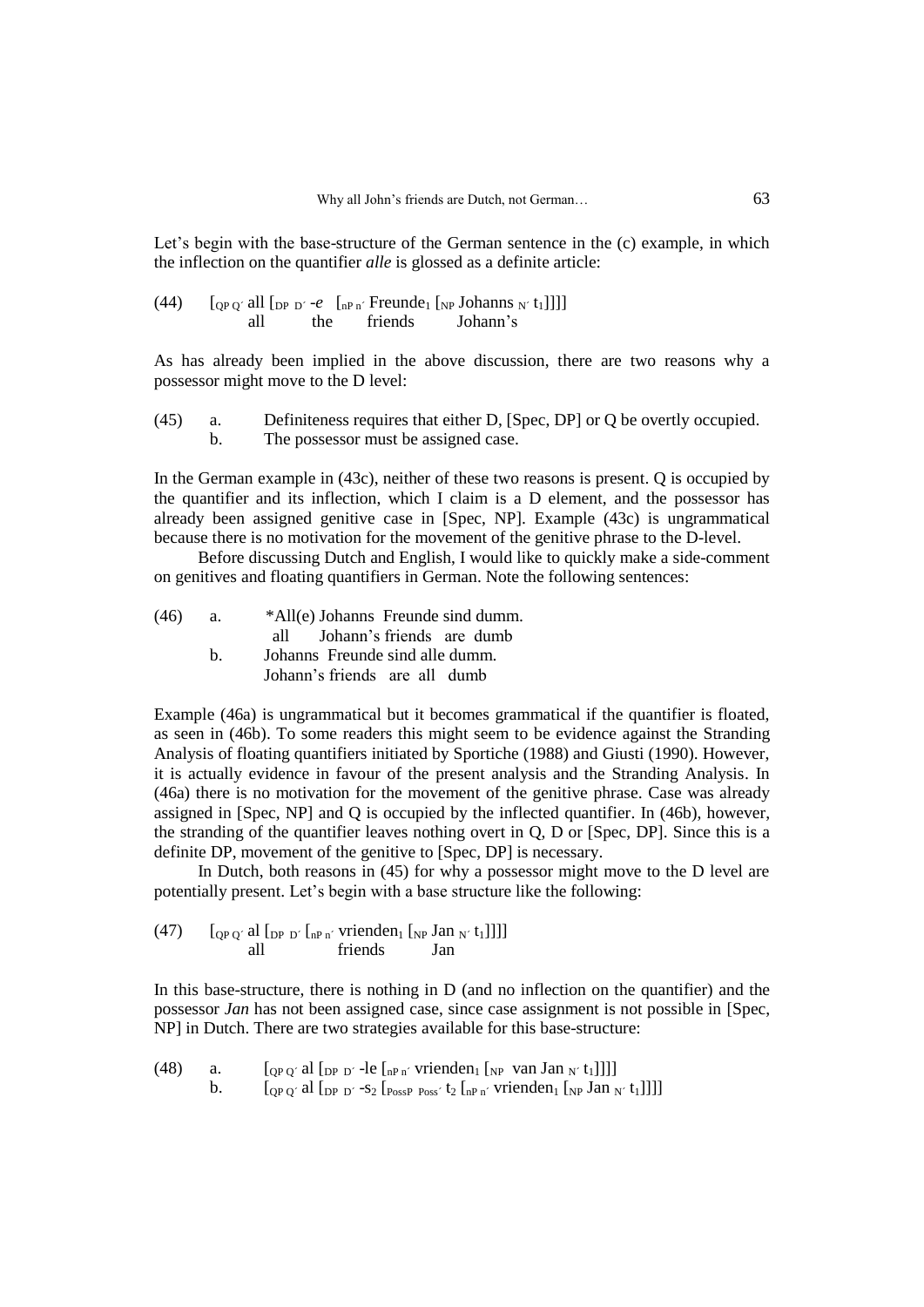In the (48a) strategy, case is assigned by insertion of the preposition *van* and nP merges with the inflection on the quantifier, which I have argued is a D element. The result is *alle vrienden van Jan*. (nP could also have merged with a normal definite article, producing *al de vrienden van Jan*.) In the (48b) strategy, case is not assigned in [Spec, NP] and nP merges with the Saxon Genitive, which moves from Poss to D. The possessor *Jan* will also move up to [Spec, DP] via [Spec, PossP] for case assignment. Movement will also be motivated by the need for the clitic Saxon Genitive to attach to the noun that it is coindexed with.

English, which is considerably less inflectionally strong than Dutch, has no inflection on a quantifier. Consider the following base-structure, in which *friends* has moved from N to n:

(49)  $\int_{OP O'}$  all  $\int_{DP D'} \int_{DP n'}$  friends<sub>1</sub>  $\left[\int_{NP}$  John  $\int_{N'}$  t<sub>1</sub>]]]]

The following strategies are available:

- (50) a.  $\left[\begin{array}{cc} \left[\begin{array}{cc} 0 & \text{if } 0 \end{array}\right] & \left[\begin{array}{cc} 0 & \text{if } 0 \end{array}\right] & \left[\begin{array}{cc} 0 & \text{if } 0 \end{array}\right] & \left[\begin{array}{cc} 0 & \text{if } 0 \end{array}\right] & \left[\begin{array}{cc} 0 & \text{if } 0 \end{array}\right] & \left[\begin{array}{cc} 0 & \text{if } 0 \end{array}\right] & \left[\begin{array}{cc} 0 & \text{if } 0 \end{array}\right] & \left[\begin{array}{cc} 0 & \text$ 
	- b.  $\left[\begin{array}{cc} \begin{bmatrix}0 & \text{p0}' & \text{q0} \\ \text{p00}' & \text{p0} & \text{p0} \end{bmatrix} & \begin{bmatrix}0 & \text{p000} \\ \text{p0000} & \text{p0000} \\ \text{p00000} & \text{p00000} & \text{p00000} \end{bmatrix} & \begin{bmatrix}0 & \text{p0000} \\ \text{p00000} & \text{p0000} \\ \text{p00000} & \text{p00000} \\ \text{p000000} & \text{p00000$

In the (50a) strategy genitive case is assigned to the possessor by preposition insertion. The nP can merge with the definite article *the* but this is not necessary if the DP merges with a universal quantifier, since, as argued above, the quantifier satisfies the requirement that the D-node be overtly occupied (since English is non-inflectional in the nominal domain there is no requirement for inflection of the quantifier). The other strategy, in (50b), is to forgo preposition insertion and to merge nP with the Saxon Genitive in Poss. The possessor will move to [Spec, PossP] to combine with the Saxon Genitive and will then move to the D-level.

Note that the Saxon Genitive in Dutch and English is a kind of hybrid – not a real case but able to function as a case, satisfying the need to assign case to possessors (like an agglutinative ending). This is not terribly surprising given the widely accepted hypothesis that the Saxon Genitive began as a genitive ending and has evolved into a sort of clitic determiner.

Note also that I am claiming here that English, unlike Dutch, still has a genitive that can be assigned by preposition insertion in [Spec, NP] (see footnote 5). This is evidenced by the existence of phrases like the following, which are not found in Dutch:

(51) A friend of John's/mine/thine/yours/his/hers/ours/theirs...

The fact that two of these forms, *mine* and *thine*, do not end in *-s* suggests that in the case of the possessive pronouns we are not dealing with a Saxon Genitive.

The gist of this section, then, is that the discrepancy in (43) is due to the following facts:

(i) The Saxon Genitive is a true case ending in German but more like a possessive adjective in Dutch and English.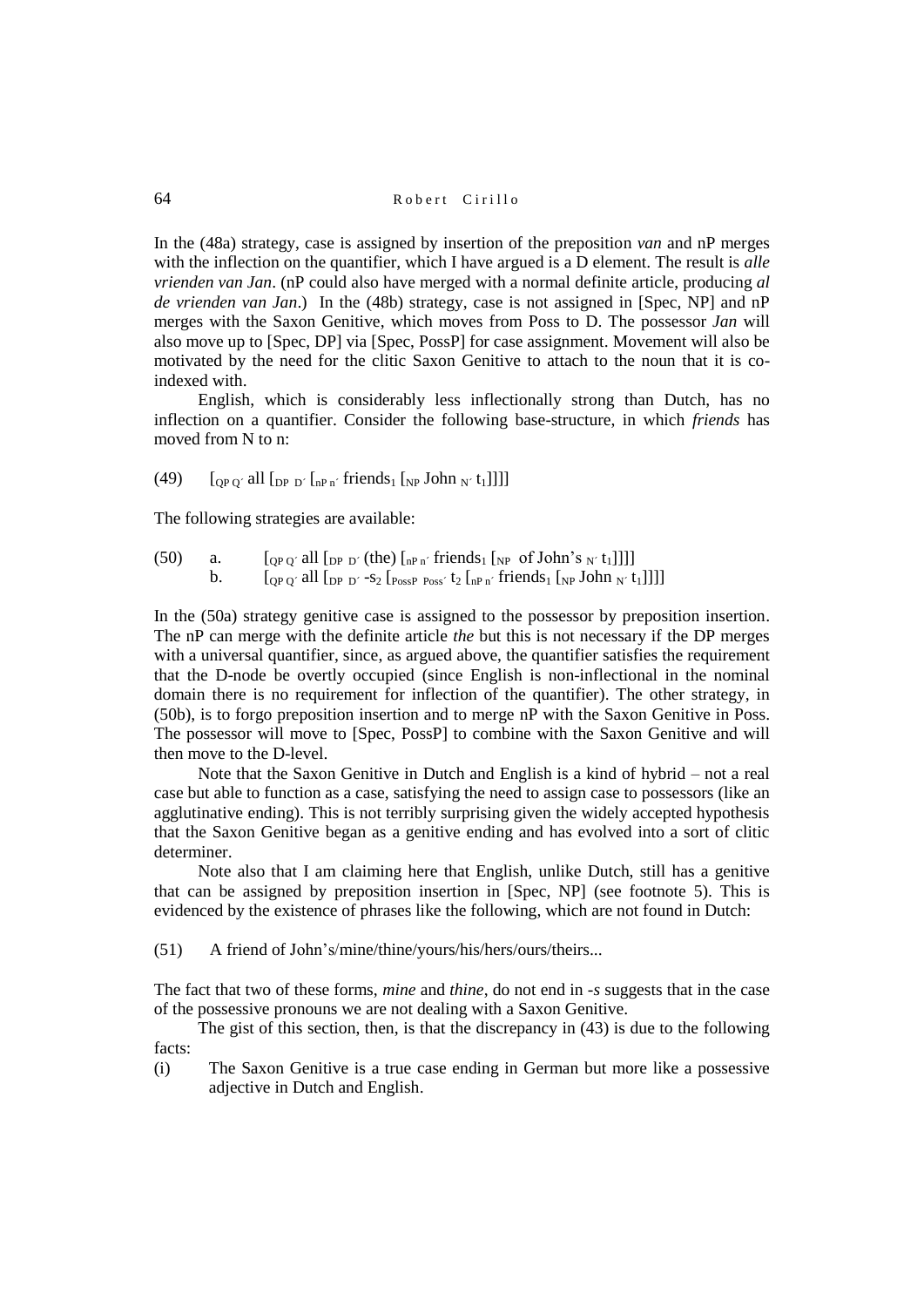- (ii) The genitive case, including the Saxon Genitive, is assigned low in German but not in Dutch and English, which necessitates movement of a possessor in Dutch and English to [Spec, PossP] and [Spec, DP] if a preposition is not inserted.
- (iii) Movement of a possessor to [Spec, DP] is only necessary if in a definite phrase there is nothing overt in D, [Spec, DP] or Q. If there is something overtly occupying D, movement cannot take place.

## **6. Dative of possession/possessor doubling constructions**

As shown in section 1, dative of possession constructions, often referred to as possessor doubling, are found throughout the Germanic language family. The most famous example is the following sentence from German:

(52) Der Dativ ist dem Genitiv sein Tod. the dative is the genitive its death 'The dative is the genitive's death.'

What is amusing about this sentence is that the word *Genitiv* is in the dative case instead of the genitive case, which adds insult to injury to the threatened genitive case. In this section I would like to look at possessive dative constructions that involve a universal quantifier. Observe the following two examples from Dutch and Kölsch, respectively, in which the possessor is in the dative case:

| (53) | а.      | Ik heb al Piet z'n vrienden uitgenodigd.      | (Dutch)  |
|------|---------|-----------------------------------------------|----------|
|      |         | I have all Piet his friends invited           |          |
|      | $b_{1}$ | Isch han all däm Pitter sing Frönde enjelade. | (Kölsch) |
|      |         | have all the Peter his friends invited        |          |

Concentrating on (53b), we would start with the following base-structure, which would also work for (53a):

(54)  $[$   $[$ <sub>QP Q</sub><sup> $>$ </sup> all  $[$ <sub>DP D</sub> $>$  sing<sub>2</sub>  $[$ <sub>PossP Poss</sub> $\cdot$  t<sub>2</sub>  $[$ <sub>nP n</sub> $\cdot$  Frönde<sub>1</sub>  $[$ <sub>NP</sub> d- Pitter <sub>N</sub> $\cdot$  t<sub>1</sub>]]]]] all his friends the Pitter

In this phrase the noun *Frönde* has moved from N to n and the possessive adjective *singe* from Poss to D. The possessor is base-generated in [Spec, NP] just like a possessor in a genitive phrase. The immediate question that arises is why a dative possessor like the one in (53b) can move to a position immediately after a universal quantifier while a genitive possessor would not be able to. The explanation follows:

The possessive dative in German occurs either in regional languages or in a more informal register of the standard language in which one could easily argue that there is no genitive case. There is also no case assignment in [Spec, NP]. In (53), there is something in D, the possessive adjective, but the possessor has not been assigned case. It must move through [Spec, PossP] for case and movement to [Spec, DP] will follow. This is a very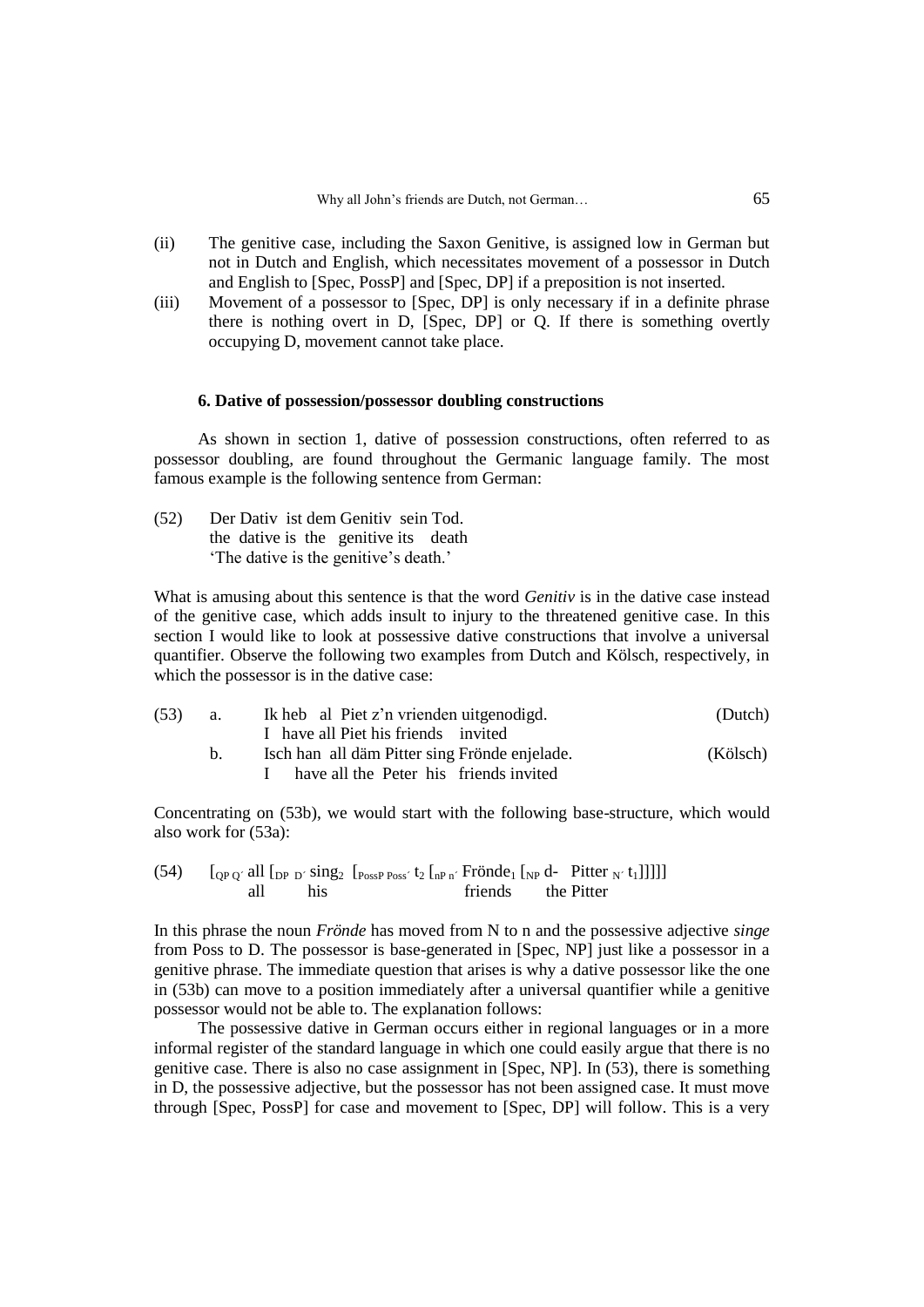plausible explanation for why a dative possessor may follow a universal quantifier while a genitive possessor cannot. That is, in more colloquial or regional registers, case assignment is not possible at the n/N level, just as in Dutch and English.

There is one open question regarding the sentences in (53), namely, the question of whether the dative possessor can move above the universal quantifier. Interestingly, it is not possible in Dutch but possible in Kölsch:

| (55) |  |                                     | *Ik heb Piet al z'n vrienden uitgenodigd. |
|------|--|-------------------------------------|-------------------------------------------|
|      |  | I have Piet all his friends invited |                                           |

b. ?Isch han däm Pitter all sing Frönde enjelade.

I have the Pitter all his friends invited

This shows that in Kölsch the dative possessor can move to a position higher than [Spec, DP], such as [Spec, QP] or perhaps to a topicalisation position inside the nominal domain. Why this is not possible in Dutch will be left for future research, however I strongly suspect that it has to do with case marking. The only real difference between Dutch and Kölsch in this construction is that there is no overt marking for dative in Dutch but there is in Kölsch.

## **7. A look to the north**

It appears that what separates German from Dutch and English also separates Icelandic from the continental Scandinavian languages:

| (56) | а. | Allir vinir Jóns   |
|------|----|--------------------|
|      |    | all friends John's |
|      | h. | ?Allir Jóns vinir  |
|      |    | all John's friends |

(Icelandic)

Contrast these Icelandic phrases with a continental Scandinavian language like Swedish:

(57) Alla Johans vänner ... all Johan's friends

Icelandic has more inflection than its continental sisters, just as German has considerably more inflection than Dutch and English, and there are several other ways in which the differences between Icelandic and the continental Scandinavian languages run parallel to the differences between German and the other West Germanic languages. Unlike the continental Scandinavian languages, Icelandic assigns genitive case at the N level, cannot attach *-s* to a whole phrase, and, like non-colloquial Standard German, has no possessive dative construction. The present analysis thus seems potentially applicable across the Germanic language family. I say "potentially" because there are some differences between West Germanic and Scandinavian that could require modifications to the model presented here. For one thing, not all Icelandic speakers find sentences like (56b)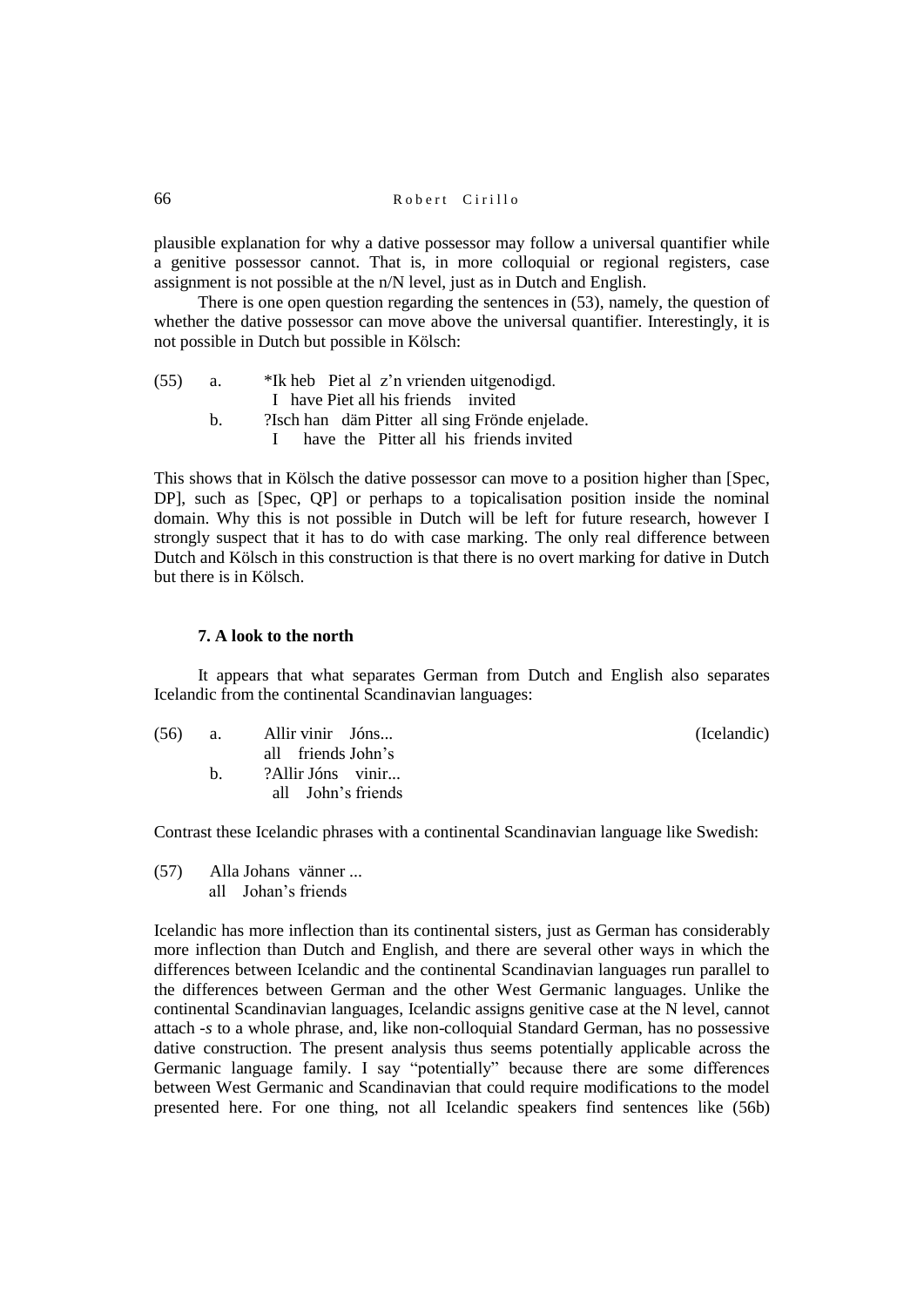problematic. Archaic, yes, but not ungrammatical. Secondly, it is well known that not only genitives but also possessive adjectives in Icelandic normally occur post-nominally. If they occur prenominally they are in a contrastive focus position. Norwegian and regional varieties of Swedish also allow both pre- and post-nominal possessive adjectives, with prenominal position again corresponding to a focus position. This is one of the reasons why Julien (2003, 2005) base-generates possessive adjectives as the head of a phrase in [Spec, NP]. Since nouns move obligatorily from N to n in Scandinavian, possessive adjectives are fundamentally post-nominal. A possessive adjective becomes prenominal by moving to [Spec, DP].

Another difference between West Germanic and Scandinavian, illustrated in data in Delsing (1998) and Julien (2005), is that in Scandinavian there are examples of possessive dative constructions comparable to the West Germanic ones shown in (5) except that they occur post-nominally, which means that certain varieties of Scandinavian can assign dative case in [Spec, NP] without preposition insertion. Still another difference is that the inflection on the universal quantifier in Scandinavian (*all*-*a* in Swedish, *all*-*e* in Danish and Norwegian) can probably not be analysed as a D element attached to the quantifier like their Dutch and German equivalents. An extension of my analysis to Scandinavian would therefore be an interesting and important area for further research.

## **8. Conclusions**

The principal aim of this article has been to explain why German, unlike Dutch and English, does not allow a genitive phrase to follow a universal quantifier. This difference in the West Germanic language family has been explained on the basis of the following arguments:

- (i) In German, the Saxon Genitive is a case ending assigned in [Spec, NP], while in Dutch and English it is more like a possessive adjective that originates in Poss and moves to D.
- (ii) The -*e* ending on *alle* is a D-element in German and Dutch.
- (iii) Possessors, which originate in [Spec, NP] or [Spec, nP], will move via [Spec, PossP] to [Spec, DP] if they need case or if the phrase is definite and there is no overt element at the D or Q level. Otherwise, movement will not take place.

The dative of possession can be explained within the same theoretical framework. Additional research in Scandinavian would shed important light on the present analysis.

#### **References**

- Abney, S. P. 1987. The English Noun Phrase in Its Sentential Aspect. PhD dissertation, MIT. Distributed by *MIT Working Papers in Linguistics*, Cambridge, MA.
- Adger, D. 2003. *Core Syntax, a Minimalist Approach*. Oxford: Oxford University Press.
- den Besten, H. 2006. The origins of the Afrikaans pre-nominal possessive system(s). In L. L. Thornburg and J. M. Fuller (eds.), *Studies in Contact Linguistics: Essays in Honor of Glenn G. Gilbert*, 103-124. New York: Peter Lang.